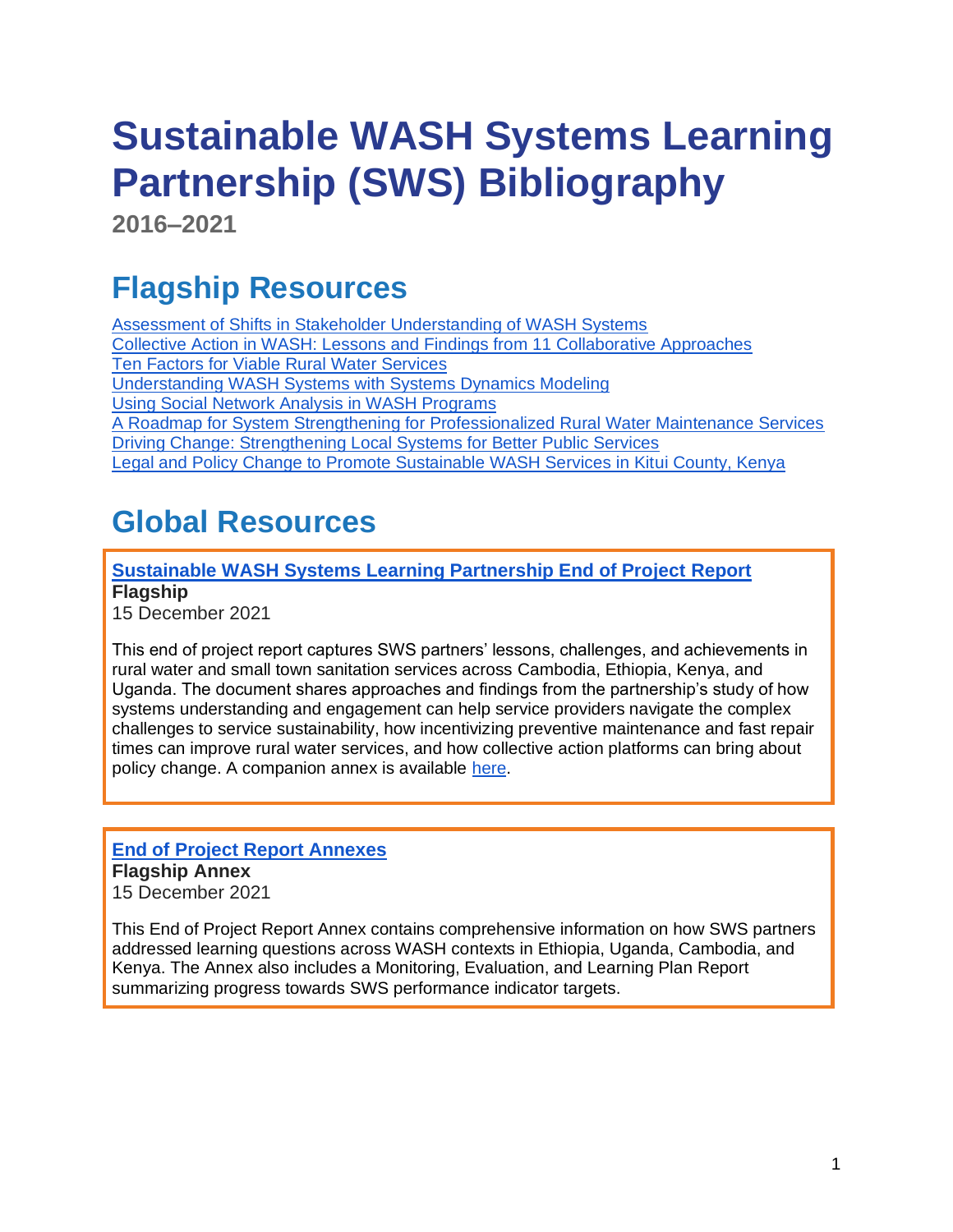## **Understanding and Analyzing Systems**

**Social Network Analysis**

**[Using Social Network Analysis in WASH Programs](https://www.globalwaters.org/resources/assets/using-social-network-analysis-wash-programs)**

**Flagship**  15 September 2021

This report documents the use of social network analysis (SNA) across SWS locations in Ethiopia, Kenya, Uganda, and Cambodia to provide insights into relationships and dynamics that hinder or enable water, sanitation, and hygiene (WASH) sustainability and identify opportunities to improve collaboration and collective results. By improving the understanding of resource and information flows that influence a stakeholder network's ability to coordinate and act, SNA can be applied to advance WASH services in low-resource settings.

#### **[Conceptualizing Service Delivery Approaches from a Systems Perspective](https://www.globalwaters.org/resources/assets/conceptualizing-service-delivery-approaches-systems-perspective) Brief**

15 November 2021

To assess shifts in stakeholder understanding of factor interactions in WASH systems, SWS researchers analyzed key informant interviews conducted with WASH stakeholders over the project's 5-year duration. This Learning Brief summarizes the study approach and findings, with lessons learned on how to improve stakeholders' systems understanding within the WASH sector.

#### **[Tracking Network Analysis in SWS: Debre Birhan, Ethiopia](https://www.globalwaters.org/resources/assets/tracking-network-analysis-sws-debre-birhan-ethiopia) Brief**

1 April 2021

SWS partner, LINC, applied organizational network analysis to better understand relationships and dynamics among WASH stakeholders in the rapidly growing town of Debre Birhan, Ethiopia. The analysis aimed to identify opportunities to improve network cooperation, information sharing, and capacity development among WASH learning alliance members, including public authorities, non-governmental organizations, private sector, donors, and academics working to improve sanitation in the area.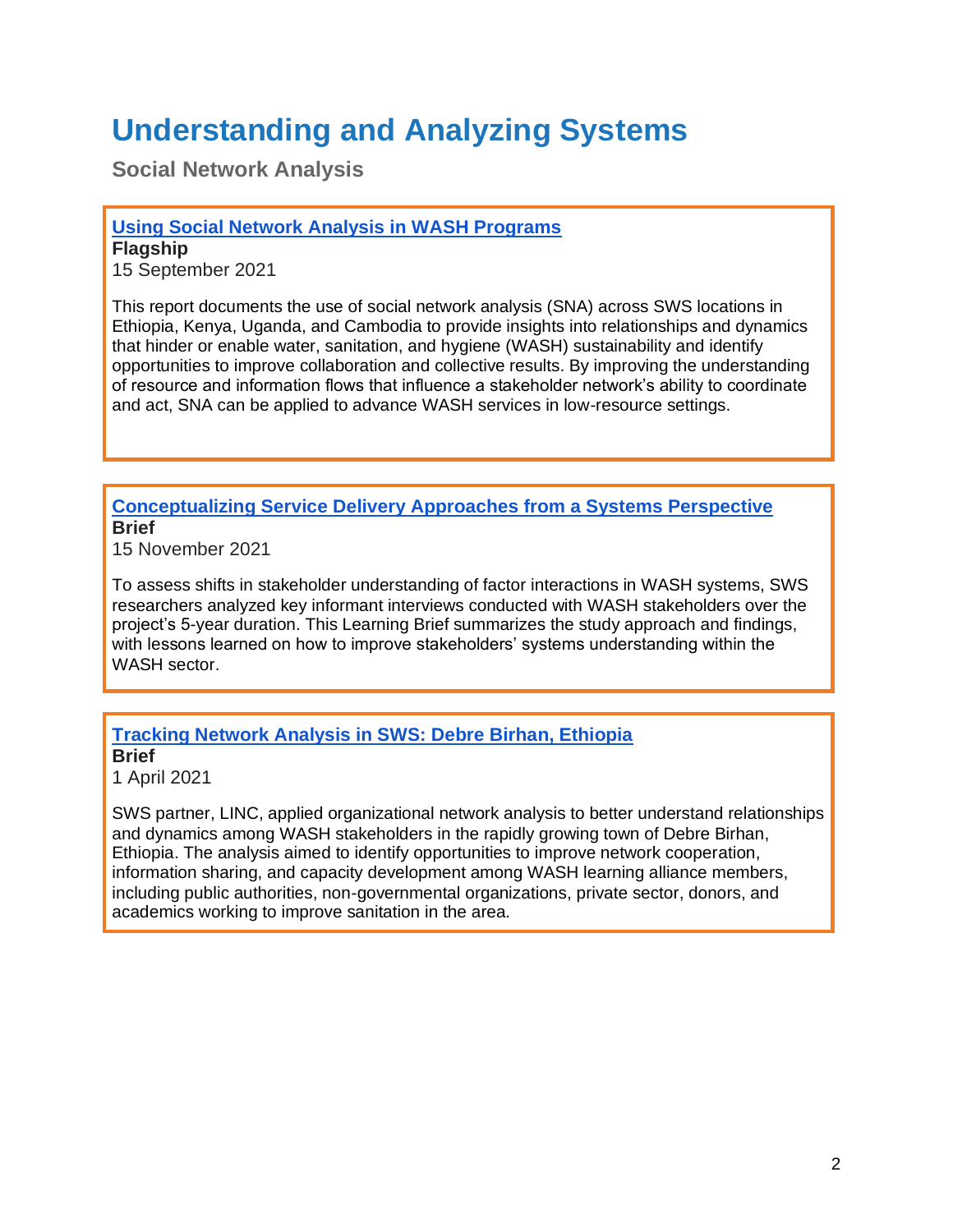#### **[Tracking Network Analysis in SWS: Cambodia](https://www.globalwaters.org/resources/assets/tracking-network-analysis-sws-cambodia) Brief** 1 April 2021

In 2017, SWS partners, LINC and WaterSHED, conducted an organizational network analysis (ONA) of the Rural Sanitation and Hygiene Network in Cambodia. The analysis examined relationships among network members to coordinate actors to accelerate the Cambodian government's vision of universal WASH services in rural communities.

#### **[Strengthening WASH Networks in Ethiopia: Analyzing an Urban Sanitation](https://www.globalwaters.org/resources/webinars/sws/strengthening-wash-networks-in-ethiopia)  [System](https://www.globalwaters.org/resources/webinars/sws/strengthening-wash-networks-in-ethiopia) Webinar**

19 May 2020 **Ethiopia** 

This webinar presents progress made in two urban sanitation learning alliances in Ethiopia, including midterm results of a longitudinal ONA. Lessons learned from the learning alliances and network analysis provide insights into pathways to improve sustainable service delivery through locally led systems change and using systems analytic tools to measure change.

**[Sustainable WASH Systems: Social Network Analysis](https://www.globalwaters.org/resources/videos/SWS/sustainable-wash-systems-social-network-analysis)  Video**  13 May 2020

Uganda, Kenya, Ethiopia, Cambodia

SWS partners implemented SNA analyses in Ethiopia, Kenya, Uganda, and Cambodia to help practitioners visualize the relationships between actors that contribute to the sustainability of a WASH system. This video highlights the work of SWS partners applying SNA in planning and designing interventions, monitoring and evaluation, strengthening networks, and facilitating local action.

## **[Using Social Network Analysis in WASH Programs](https://www.globalwaters.org/resources/assets/sws/using-social-network-analysis-wash-programs)**

**Brief** 13 May 2020 Uganda, Kenya, Ethiopia, Cambodia

This learning brief summarizes SWS's application of SNA to explore relationships across WASH networks in Ethiopia, Kenya, Uganda, and Cambodia. SNA is a systematic analytic tool that can be used to design, plan, monitor, and strengthen WASH interventions and networks.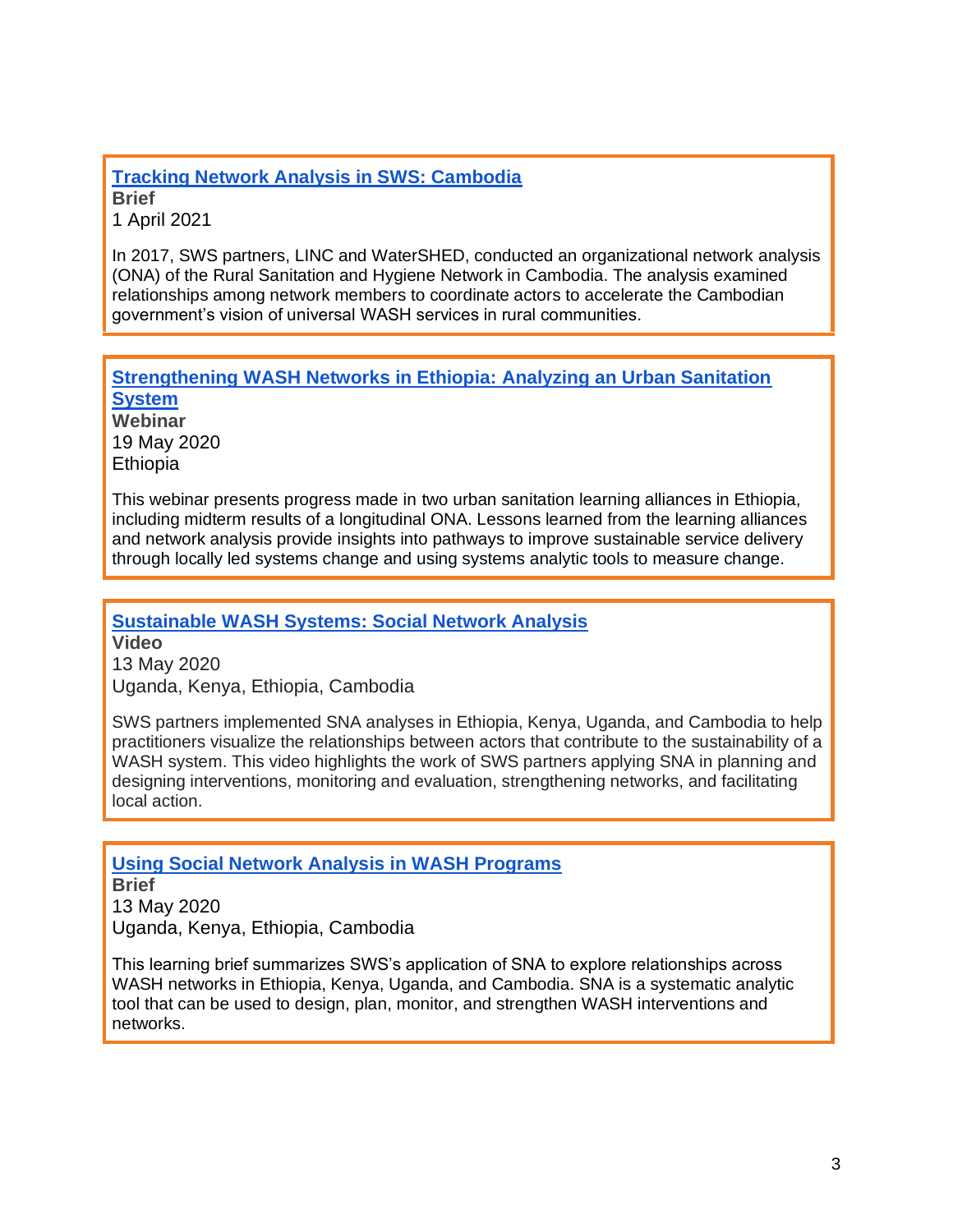**[Using Network Analysis to Understand and Strengthen WASH Systems](https://www.globalwaters.org/resources/webinars/sws/webinar-using-network-analysis-understand-and-strengthen-wash-systems) Webinar** 21 Feb 2018 Cambodia, Ethiopia, Uganda

On February 21, 2018, SWS conducted a webinar that provides an introduction to network analysis and early lessons learned from analyses conducted in Ethiopia, Uganda, and Cambodia. SWS is using such analyses to better understand the complex interactions and interdependencies of actors in a local WASH system, with the ultimate goal of increasing the sustainability of WASH services.

**Social Network Analysis: Baselines**

**[Understanding Coordination in Kitui County's Water Sector: An Analysis of](https://www.globalwaters.org/resources/assets/sws/understanding-coordination-kitui-countys-water-sector-analysis-stakeholder)  [Stakeholder Interactions and Perspectives](https://www.globalwaters.org/resources/assets/sws/understanding-coordination-kitui-countys-water-sector-analysis-stakeholder) Report** 23 August 2019 Kenya

This report details an ONA studying interactions across WASH sector actors in Kitui County, Kenya. The analysis revealed opportunities to pool resources and improve coordination across the sector to facilitate progress toward sustainability of water service provision in the county.

#### **[Understanding the Network that Sustains Rural Water Services in Uganda's](https://www.globalwaters.org/resources/assets/sws/understanding-network-sustains-rural-water-services-ugandas-kabarole-district)  [Kabarole District](https://www.globalwaters.org/resources/assets/sws/understanding-network-sustains-rural-water-services-ugandas-kabarole-district)**

**Brief** 18 October 2018 Uganda

This research brief presents results from a network analysis of stakeholder relationships affecting rural water service sustainability in Kabarole District, Uganda. Findings suggest that engaging key actors such as political leaders could more efficiently connect WASH networks and consistent engagement with communities in collaborative efforts could improve sustainability of WASH services.

## **[Mapping Stakeholder Connections to Improve WASH Collaboration in Ethiopia](https://www.globalwaters.org/resources/assets/mapping-stakeholder-connections-improve-wash-collaboration-ethiopia) Report**

2 July 2018 **Ethiopia** 

In four woredas and towns in Ethiopia, SWS supported locally led platforms to increase collaboration and knowledge sharing among WASH actors and employed network analysis to improve understanding of the relationships among these organizations. Information from the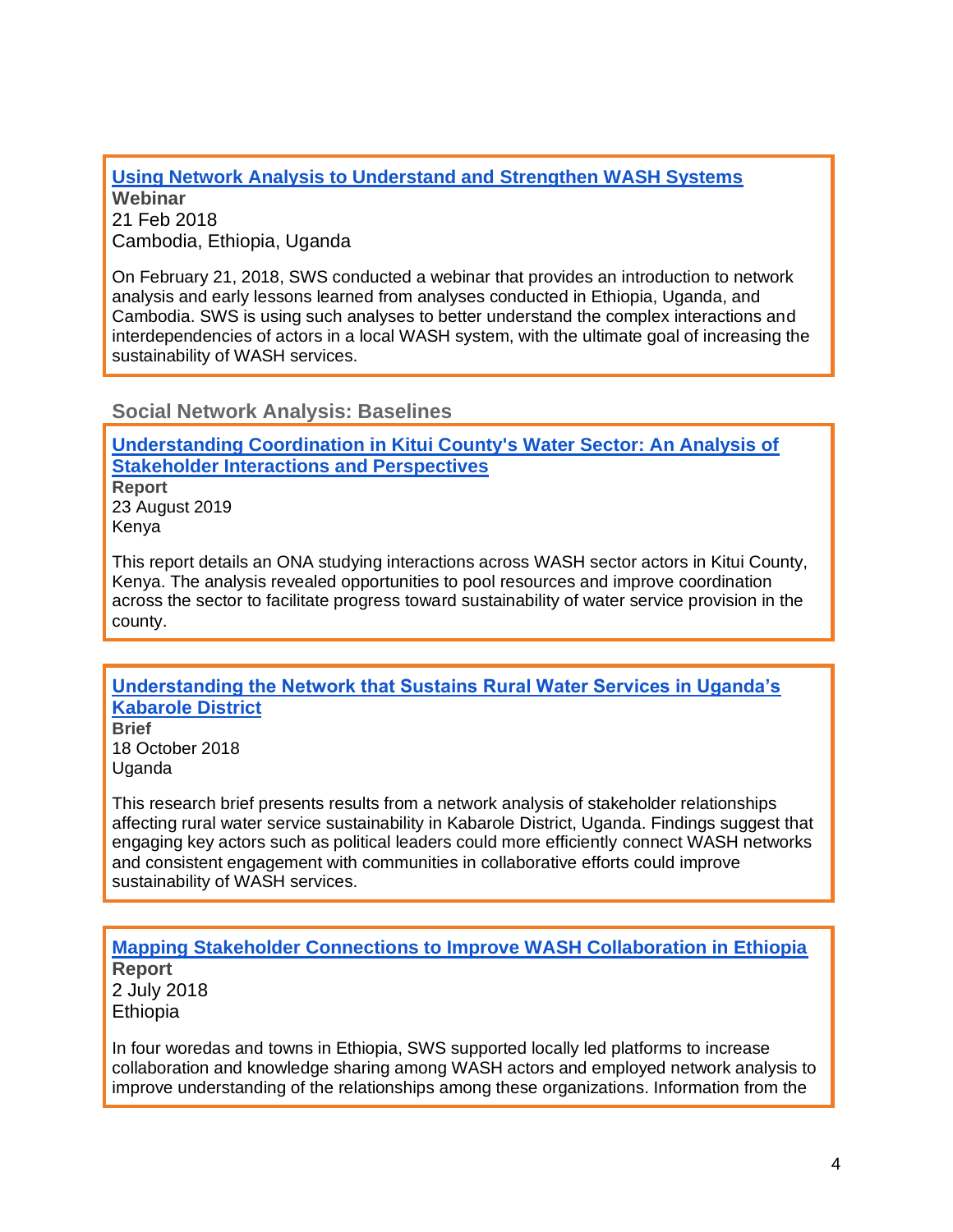network analysis was intended to inform goals, activities, and structures of these locally led platforms and provide a baseline for tracking changes in the network over time.

#### **[Network Analysis of Factors Affecting Rural Water Service Delivery In Kamuli](https://www.globalwaters.org/resources/assets/sws/network-analysis-actors-affecting-rural-water-service-delivery-kamuli-district)  [District, Uganda](https://www.globalwaters.org/resources/assets/sws/network-analysis-actors-affecting-rural-water-service-delivery-kamuli-district)**

**Report** 1 May 2018 Uganda

In April 2018, SWS partner, Whave, undertook a network analysis of the actors involved in rural water service delivery in Kamuli District Uganda. This nuanced understanding of actor interactions can be used to strategically influence how the network evolves to better support the establishment of a viable preventive maintenance model.

**[Analyzing and Improving Collaboration Among WASH Stakeholders in Ethiopia](https://www.globalwaters.org/resources/assets/analyzing-and-improving-collaboration-among-wash-stakeholders-ethiopia) Brief** 1 March 2018

**Ethiopia** 

This report details the methodology, findings, and lessons learned from organizational network analysis conducted across three WASH system learning alliances in Ethiopia. The objective of this analysis was to understand the current network of relationships among WASH sector stakeholders to inform learning alliance goals, activities, and structures, and to provide a baseline for tracking changes in the network over time.

**[Network Analysis and Systems Assessment for Sustainability in the Rural](https://www.globalwaters.org/resources/assets/sws/sws-network-analysis-and-systems-assessment-sustainability-rural-sanitation-and)  [Sanitation and Hygiene Sector in Cambodia](https://www.globalwaters.org/resources/assets/sws/sws-network-analysis-and-systems-assessment-sustainability-rural-sanitation-and)**

**Report** 1 March 2018 Cambodia

This research report examines the relationship between network actors in Cambodia's Rural Sanitation and Hygiene sector. The analysis aims to generate a common understanding, leading to more coordinated actions among NGOs, government departments, private sector, and other actors in the sector.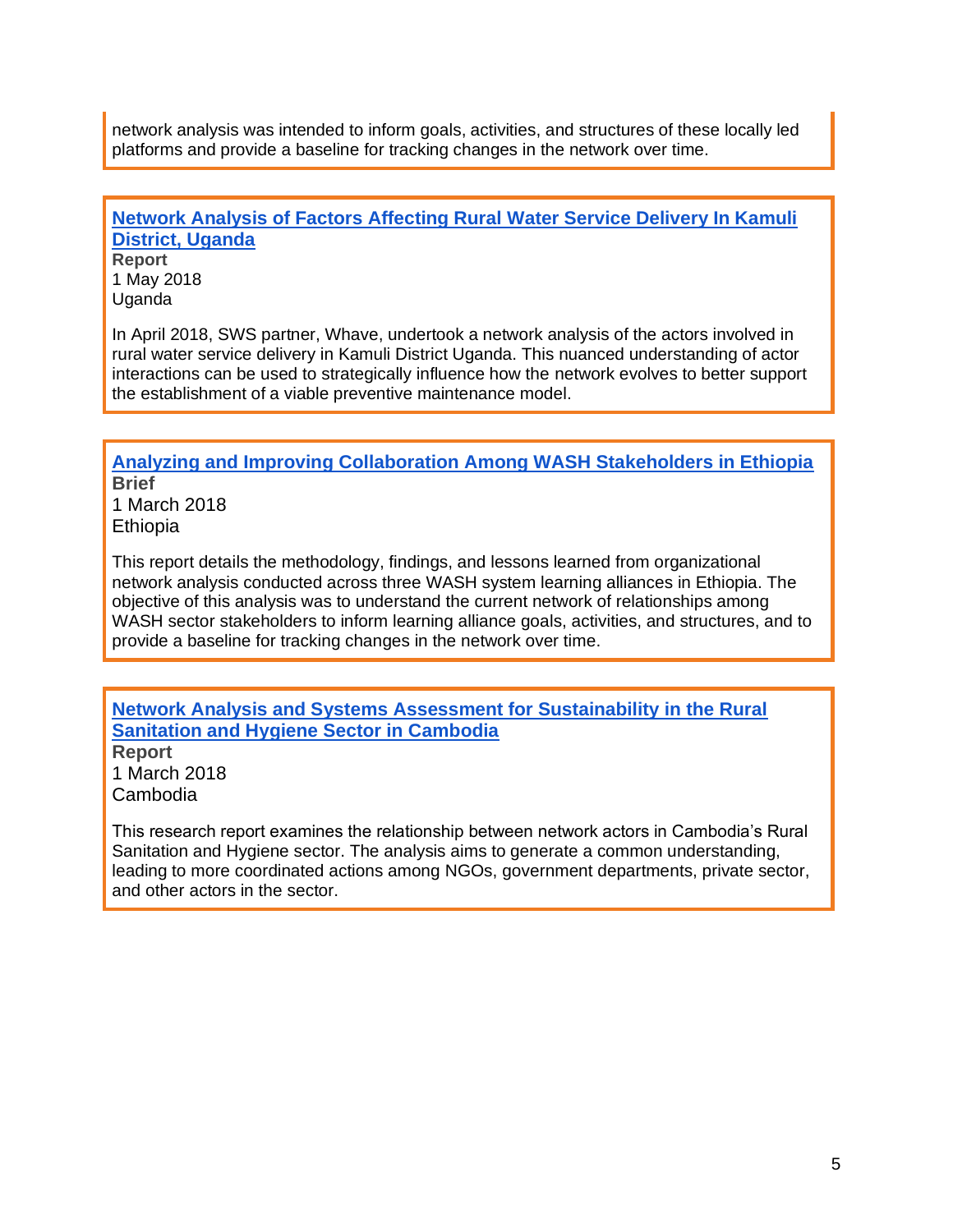### **Social Network Analysis: Midlines and Endlines**

**[Sanitation in Small Towns —](https://www.globalwaters.org/resources/assets/sustainable-wash-systems-learning-partnership-sanitation-small-towns-woliso) Woliso, Ethiopia Endline [Assessment](https://www.globalwaters.org/resources/assets/sustainable-wash-systems-learning-partnership-sanitation-small-towns-woliso) Report**

15 December 2021 **Ethiopia** 

This report presents the findings of an endline assessment of sanitation services in Woliso, Ethiopia, conducted in January 2021, and the outcomes of a subsequent stakeholders' workshop to discuss and verify the results. SWS partners, Tetra Tech and LINC, conducted an assessment of the service delivery context in Woliso focusing on: (1) containment and excreta management services, (2) the enabling environment for achieving and sustaining universal access to safely managed sanitation services, and (3) the nature of relationships between local actors involved in service delivery at the end of the project.

#### **[Sanitation in Small Towns—Debre Birhan, Ethiopia Endline Assessment](https://www.globalwaters.org/resources/assets/sanitation-small-towns-debre-birhan-ethiopia-endline-assessment) Report**

15 December 2021 **Ethiopia** 

This report provides an endline assessment of small-town sanitation systems in Debre Birhan, Ethiopia. The methodology and data collection instruments for this assessment were developed from the Sanitation Cityscape Approach, also used for the 2018 baseline assessment, to assess sanitation at a city-wide level, from households to governance and institutional structures.

#### **[Endline Organizational Network Analysis of the Kamuli Rural Water Stakeholder](https://www.globalwaters.org/resources/assets/endline-organizational-network-analysis-kamuli-rural-water-stakeholder-network)  [Network](https://www.globalwaters.org/resources/assets/endline-organizational-network-analysis-kamuli-rural-water-stakeholder-network)**

**Report** 1 July 2021 Uganda

This report details an endline ONA of WASH actors in Kamuli District, Uganda, to learn how different approaches to systems thinking and analysis might strengthen rural water service delivery. The study, conducted in 2020, repeats an analysis conducted in 2018 to understand network changes over the 2-year period, with perspectives captured from stakeholders on how or why these changes occurred.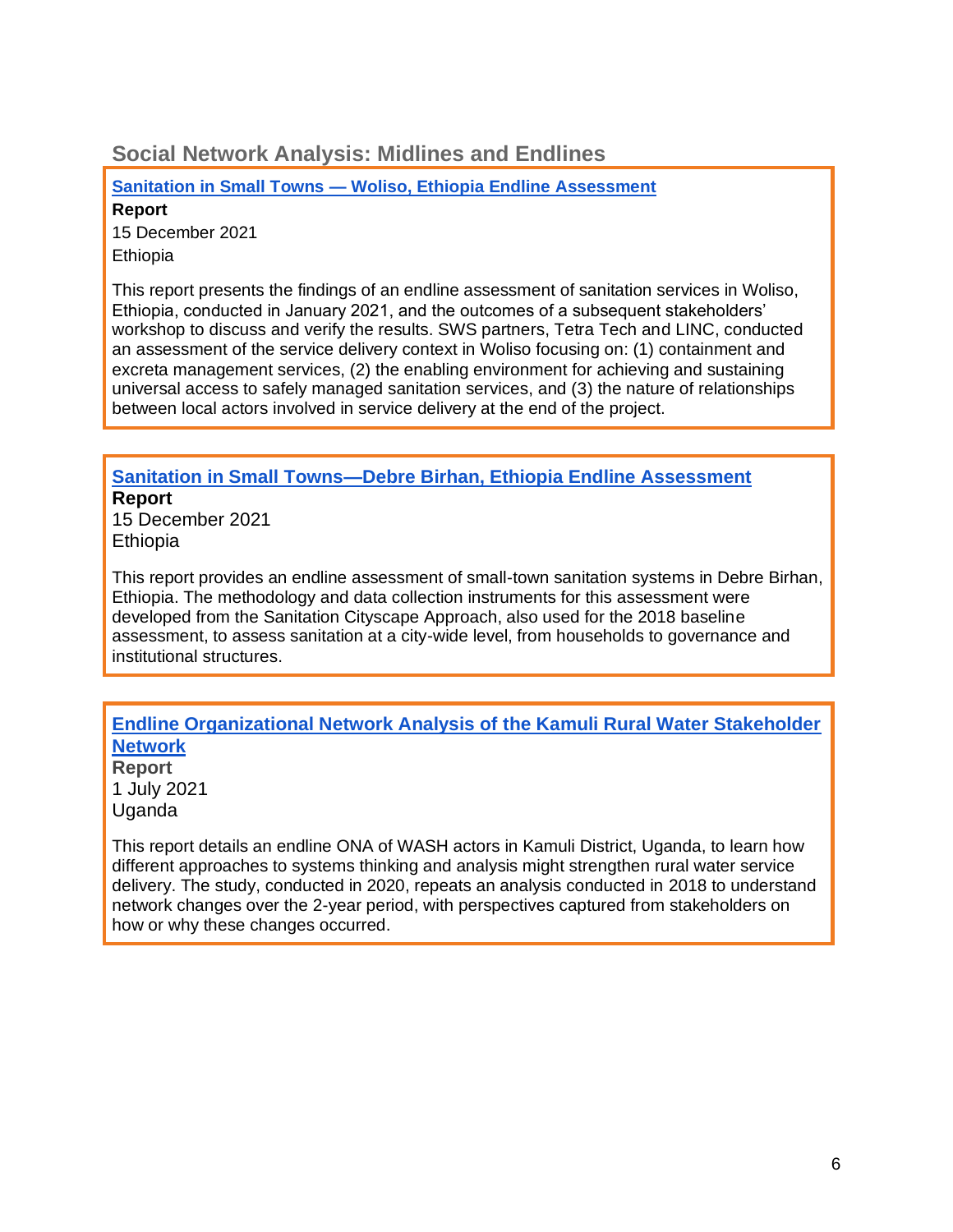**[Understanding Changes in Coordination in Kitui County's Water Sector 2018–](https://www.globalwaters.org/resources/assets/understanding-changes-coordination-kitui-countys-water-sector-2018-2021) [2021](https://www.globalwaters.org/resources/assets/understanding-changes-coordination-kitui-countys-water-sector-2018-2021)**

**Report** 1 June 2021 Kenya

This report compares results of organizational network analysis of Kenya's Kitui WASH forum, from 2018 to 2020, to understand how network relationships have changed through various SWS interventions. To achieve sustainability in the Kitui WASH sector, the analysis identifies opportunities for: institutionalizing the WASH forum network within water policy/law to play a stronger coordination role in the sector; strengthening monitoring and reporting capacities to facilitate information and skills relationships; and streamlining sector funding to ensure clear strategies for supporting universal water access in rural Kitui, among others.

**[Ethiopia Endline Social Network Analysis](https://www.globalwaters.org/resources/assets/ethiopia-endline-social-network-analysis) Report** 1 May 2021 **Ethiopia** 

This report details the results of the final of three SNA conducted in four WASH learning alliances in Ethiopia. By analyzing SNA data and trends over time, SWS quantified learning alliance dynamics to observe differences and commonalities among members based on their services, sectors, and relationships.

**[Ethiopia Midterm Organizational Network Analysis Report](https://www.globalwaters.org/resources/assets/sws/sustainable-wash-systems-learning-partnership-ethiopia-midterm-organizational) Report** 29 May 2020 Ethiopia

This report compares the first two of three organizational network analysis that SWS partners conducted on WASH learning alliances in Ethiopia. Comparing results from the baseline to midline analysis aids in developing an understanding of the current network of relationships among these organizations and informs learning alliance goals, activities, and associated relational structures.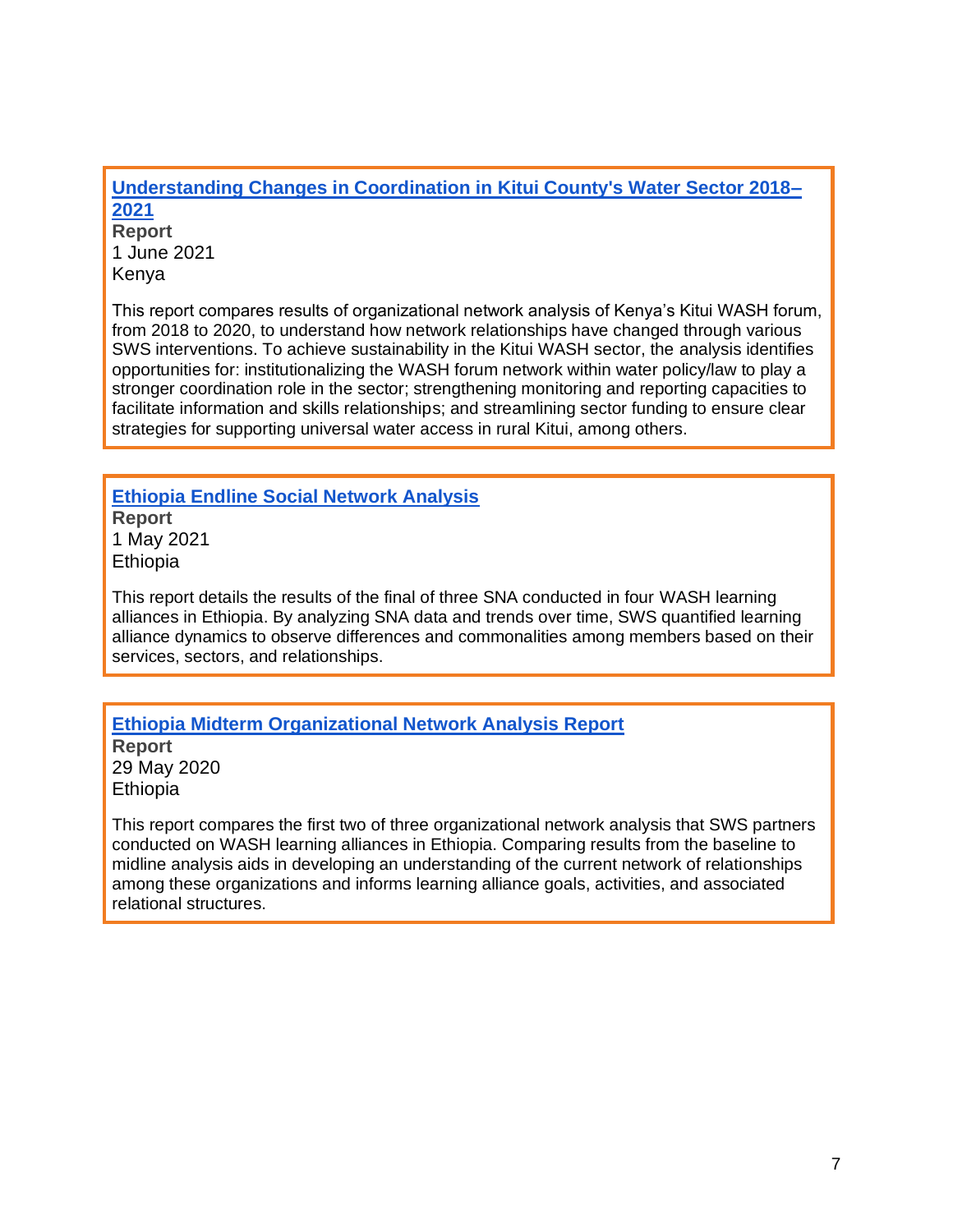## **Factor Mapping**

#### **[Assessment of Shifts in Stakeholder Understanding of WASH Systems](https://www.globalwaters.org/resources/assets/assessment-shifts-stakeholder-understanding-wash-systems) Flagship Report**

17 September 2021

This study sought to build evidence on the impact professionalized maintenance and facilitated collective action systems approaches have on stakeholder's ability to conceptualize complex factors and interactions that influence WASH service sustainability. Findings showed that stakeholders increasingly conceptualized more factors, actors, and their relationships necessary for systemic service delivery, demonstrating a greater understanding of the complexities and nuances of their local WASH contexts.

### **[Systems and Understanding: Lessons Across USAID's Sustainable WASH](https://www.globalwaters.org/events/systems-and-understanding-lessons-across-usaids-sustainable-wash-systems-learning)  [Systems Learning Partnership](https://www.globalwaters.org/events/systems-and-understanding-lessons-across-usaids-sustainable-wash-systems-learning)**

**Webinar**

27 October 2021

Systems approaches can have a significant impact on the planning and management of sustainable WASH services. In this webinar SWS investigates the hypothesis that improving local stakeholders' understanding of the interconnected factors that influence service delivery leads to more holistic decisions that result in improved service delivery outcomes.

**Sector Perspectives on the Attributes of Systems Approaches to Water, Sanitation and Hygiene Service Delivery Journal Article**

February 2022

This journal article, published in *Journal of Environmental Engineering,* presents a study of remotely convened WASH sector experts in a multi-round Delphi survey to coalesce sector knowledge on the use of systems approaches for WASH service delivery in low-income countries. The study findings highlight sector alignment on many of the attributes that make WASH systems approaches distinct from traditional approaches. However, the findings also point to a need for future research that explores practical and scalable tools and techniques to map and evaluate WASH systems, and ways to engage relevant actors in these approaches to collectively apply systems knowledge.

**[Assessing the Efficacy of a Group Model Building Workshop in an Applied](https://onlinelibrary.wiley.com/doi/abs/10.1002/sdr.1657)  [Setting through Purposive Text Analysis](https://onlinelibrary.wiley.com/doi/abs/10.1002/sdr.1657) Journal Article** 19 August 2020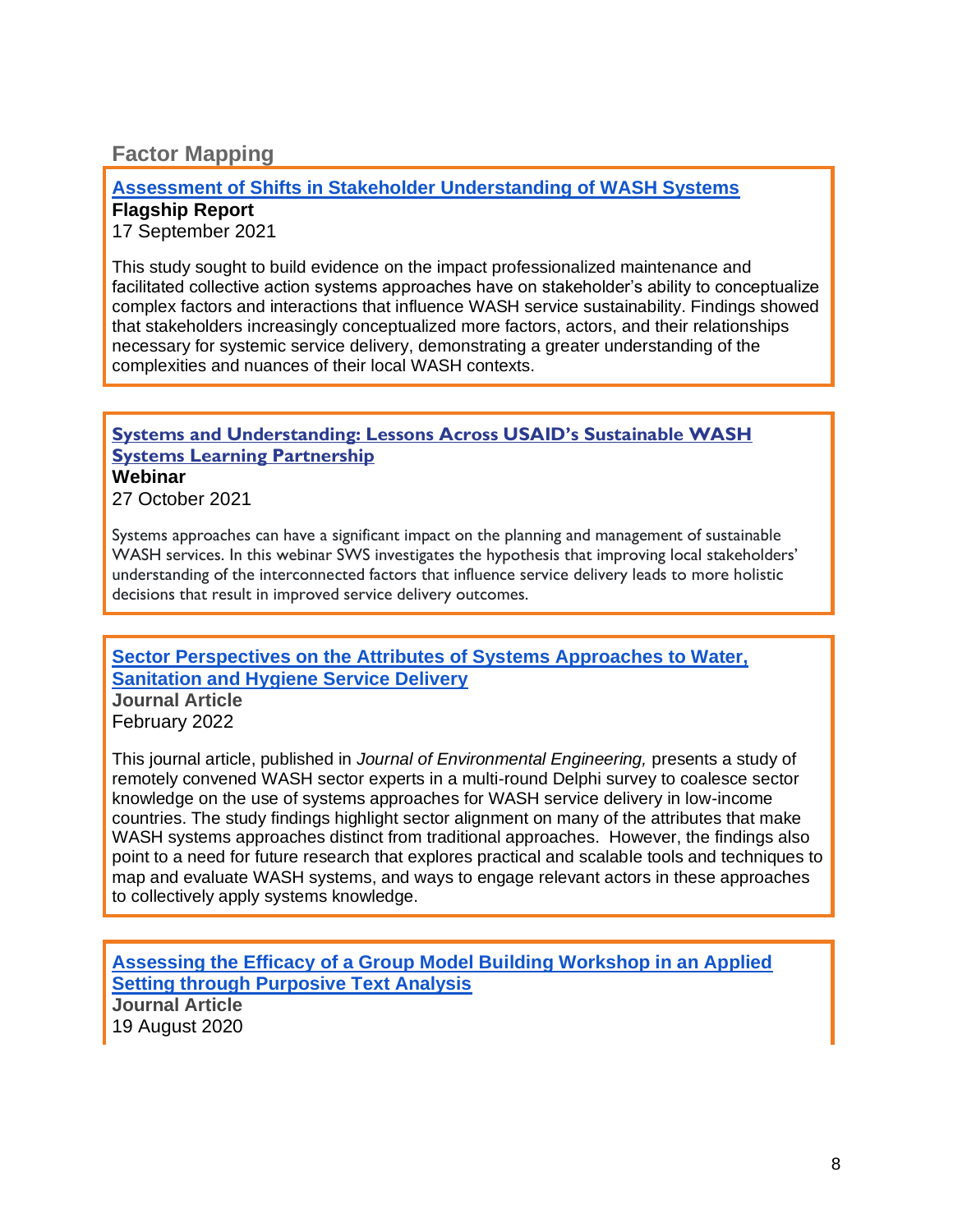This journal article, published in *System Dynamics Review*, presents research on group model building (GBM) approaches in rural water service delivery workshops with SWS partners in South Ari, Ethiopia; Kabarole, Uganda; and Mille, Ethiopia. Applying purposive text analysis, causal loop diagrams, and quantitative analysis, results supported that individuals convened in GMB workshops had greater alignment on factors, causal links, and feedback.

#### **Understanding Rural Water [Services as a Complex System: An Assessment of](https://www.mdpi.com/2071-1050/12/3/1243)  [Key Factors as Potential Leverage Points for Improved Service Sustainability](https://www.mdpi.com/2071-1050/12/3/1243) Journal Article** 9 February 2020

This article, published in *Sustainability,* applies systems tools to evaluate factors and interactions that support rural water service sustainability. Through analysis of participatory factor mapping workshops with local WASH stakeholders, researchers found that while participants tend to identify a common set of factors, the interactions among those factors and their individual ability to influence service sustainability varies considerably across contexts.

#### **[Factor Mapping to Understand Water Source Functionality in Kamuli District,](https://www.globalwaters.org/resources/assets/sws/factor-mapping-understand-water-source-functionality-kamuli-district-uganda)  [Uganda](https://www.globalwaters.org/resources/assets/sws/factor-mapping-understand-water-source-functionality-kamuli-district-uganda)**

**Brief** 23 August 2019 Uganda

This SWS research brief presents findings from five factor mapping workshops conducted by Whave Solutions in Kamuli District, Uganda, between April and October 2018. The analysis produced several insights that can help identify key leverage points to focus efforts to promote the functionality of water services in the district.

## **[Summary Report of Baseline IFML Analyses in Kamuli District, Uganda](https://www.globalwaters.org/resources/assets/sws/summary-report-baseline-ifml-analyses-kamuli-district-uganda)**

**Report** 23 August 2019 Uganda

Between April and October 2018, Whave conducted five factor mapping workshops in Kamuli District, Uganda, to learn about factors that affect the functionality of rural water services in the area. This SWS report presents a synopsis of findings and methodology from the iterative factor mapping and learning (IFML) process.

**[Stakeholder-Driven Factor Mapping for WASH Systems](https://www.globalwaters.org/resources/assets/sws/stakeholder-driven-factor-mapping-wash-systems) Brief** 10 June 2019 Uganda, Ethiopia, Cambodia

SWS is piloting factor mapping workshops to improve stakeholders' understanding of complex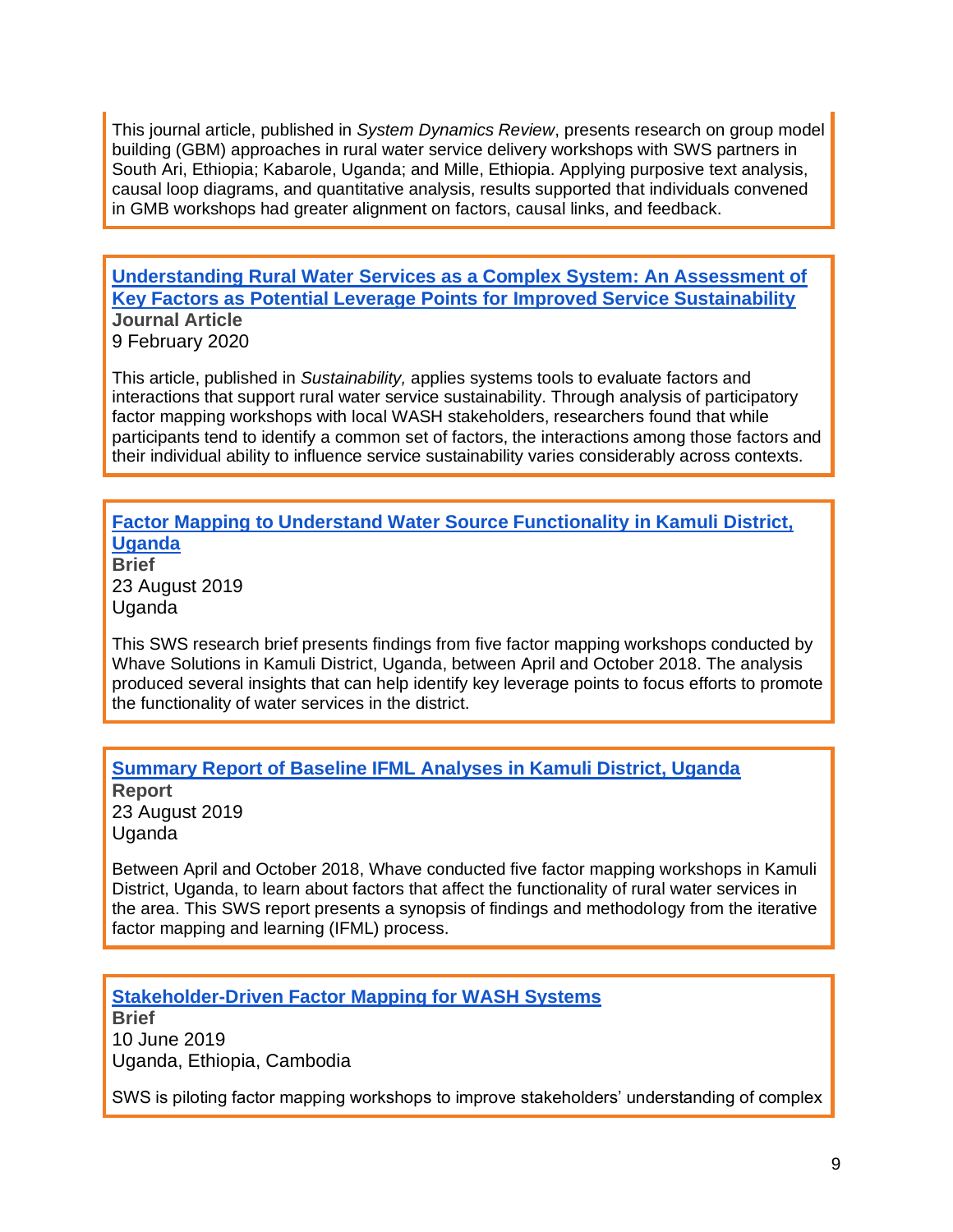WASH systems and align their perspectives on the key components and the interactions between them that lead to improved service delivery outcomes. This brief outlines key steps in the factor mapping process and initial findings from its application in five locations in Ethiopia, Uganda, and Cambodia.

## **[Factor Mapping for Rural Water and Small Town Sanitation Services](https://www.globalwaters.org/resources/assets/sws/factor-mapping-rural-water-and-small-town-sanitation-services)**

**Report** 1 April 2019 Ethiopia, Uganda

This report presents findings from factor mapping activities conducted in four local WASH system contexts: the rural and small town water systems of South Ari and Mille districts in Ethiopia's South Omo Zone and Afar Region, Kabarole District in Uganda, and the small town urban sanitation system of Woliso in Ethiopia's Oromia Region. The report presents an overview of the factor mapping approach, types of systems analysis employed, and crosscontext findings and reflections from the first iteration of the process within SWS.

## **[Understanding Factors and Actors to Achieve Sustainable Drinking Water](https://www.globalwaters.org/resources/assets/sws/understanding-factors-and-actors-achieve-sustainable-drinking-water-systems-kitui)  [Systems in Kitui County, Kenya](https://www.globalwaters.org/resources/assets/sws/understanding-factors-and-actors-achieve-sustainable-drinking-water-systems-kitui)**

**Brief** 15 August 2018 Kenya

This brief presents findings from a water audit undertaken in Kitui County and a ranking of factors for sustainable WASH systems based on priorities of 42 actors as shared during a forum in February 2018. One key finding is that despite the water audit showing significant challenges with functionality of water sources, actors are still focused on building new WASH infrastructure.

## **Context Analysis**

**[Context Analysis Uganda](https://www.globalwaters.org/resources/assets/sustainable-wash-systems-learning-partnership-context-analysis-uganda) Report** 1 March 2018 Uganda

This context analysis report, created in 2018, provides a summary overview of the current situation in Uganda and a background on the Kabarole District to serve as input for the design of SWS interventions in the country. National context, WASH sector analysis, an overview of Sector Financing, and background on adopting systems approaches in Uganda are included in the report.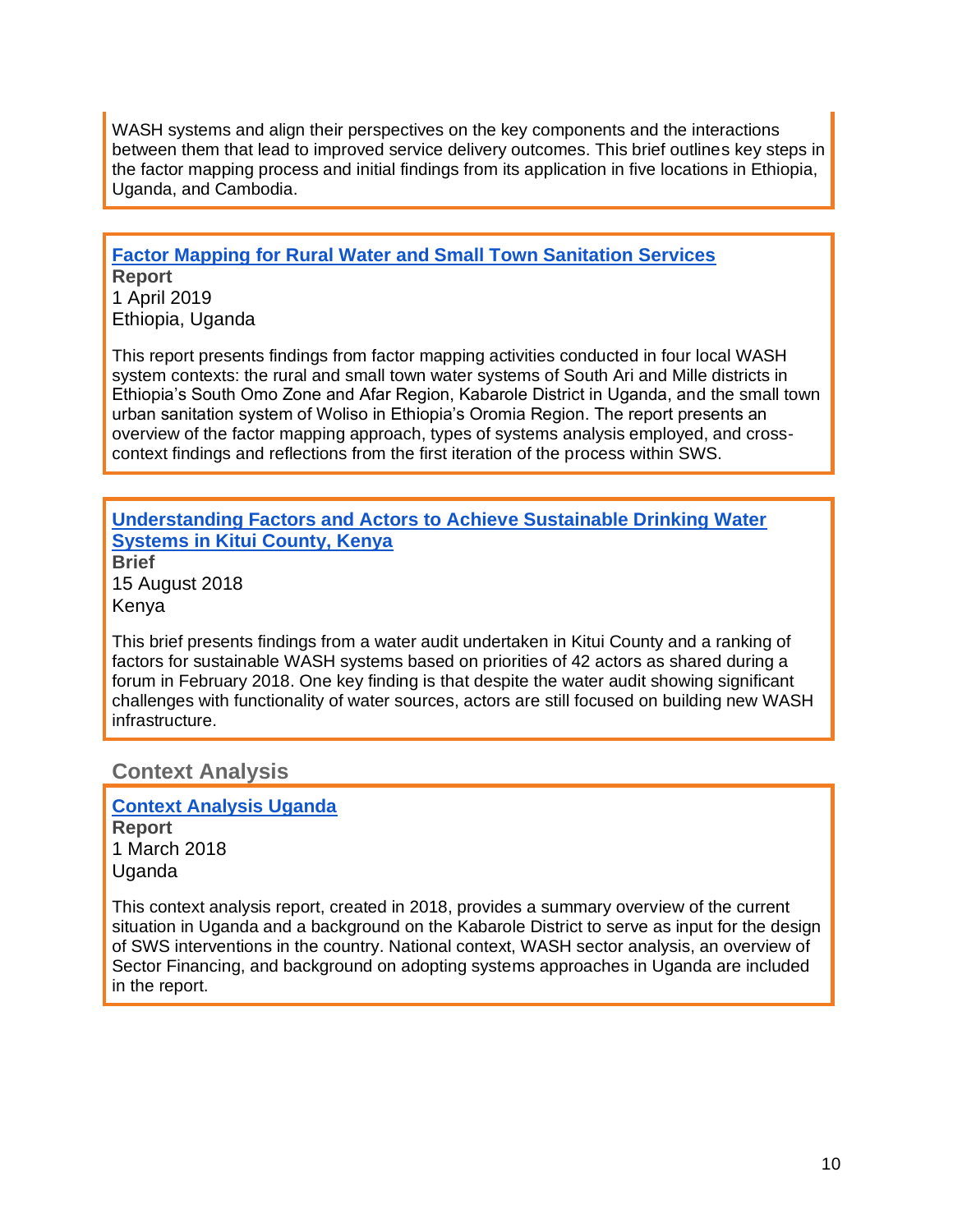## **Outcome Mapping & Scorecards**

**[Monitoring Methods for Systems-Strengthening Activities Toward Sustainable](https://www.globalwaters.org/resources/assets/sws/monitoring-methods-systems-strengthening-activities-toward-sustainable-water-and)  [Water and Sanitation Services in Low-Income Settings](https://www.globalwaters.org/resources/assets/sws/monitoring-methods-systems-strengthening-activities-toward-sustainable-water-and)**

**Journal Article** 29 August 2020 Uganda, Kenya, Ethiopia, Cambodia

This paper, published in *Sustainability,* reviews the application of systems approaches and evaluation methodologies to WASH interventions at varying geographic scales in East Africa. Early findings indicate that including both outcome mapping and system-wide assessments within an overall monitoring approach are important for supporting systems to strengthen water and sanitation services.

#### **[Measuring Systems Change in WASH Programming: A Practical Application of](https://www.globalwaters.org/resources/assets/sws/measuring-systems-change-wash-programming-practical-application-two-tools)  [Two Tools](https://www.globalwaters.org/resources/assets/sws/measuring-systems-change-wash-programming-practical-application-two-tools)**

**Report** 10 August 2020 Uganda, Kenya, Ethiopia, Cambodia

This report provides a guide to the practical application of outcome mapping and scorecard development to effectively monitor systems change in WASH programming. It includes examples of how these tools have been applied within SWS and recommendations for future application.

## **Multiple Methods**

#### **[System Approaches to Water, Sanitation, and Hygiene: A Systematic Literature](https://www.globalwaters.org/resources/assets/sws/system-approaches-water-sanitation-and-hygiene-systematic-literature-review)  [Review](https://www.globalwaters.org/resources/assets/sws/system-approaches-water-sanitation-and-hygiene-systematic-literature-review)**

**Journal Article** 21 January 2020

Authors of this journal article, published in the *International Journal of Environmental Research and Public Health*, conducted a systematic literature review of systems approaches for WASH across peer-reviewed, gray, and organizational literature. Review findings provide a robust survey of the existing landscape of systems approaches for WASH and propose a path for future research in this emerging field.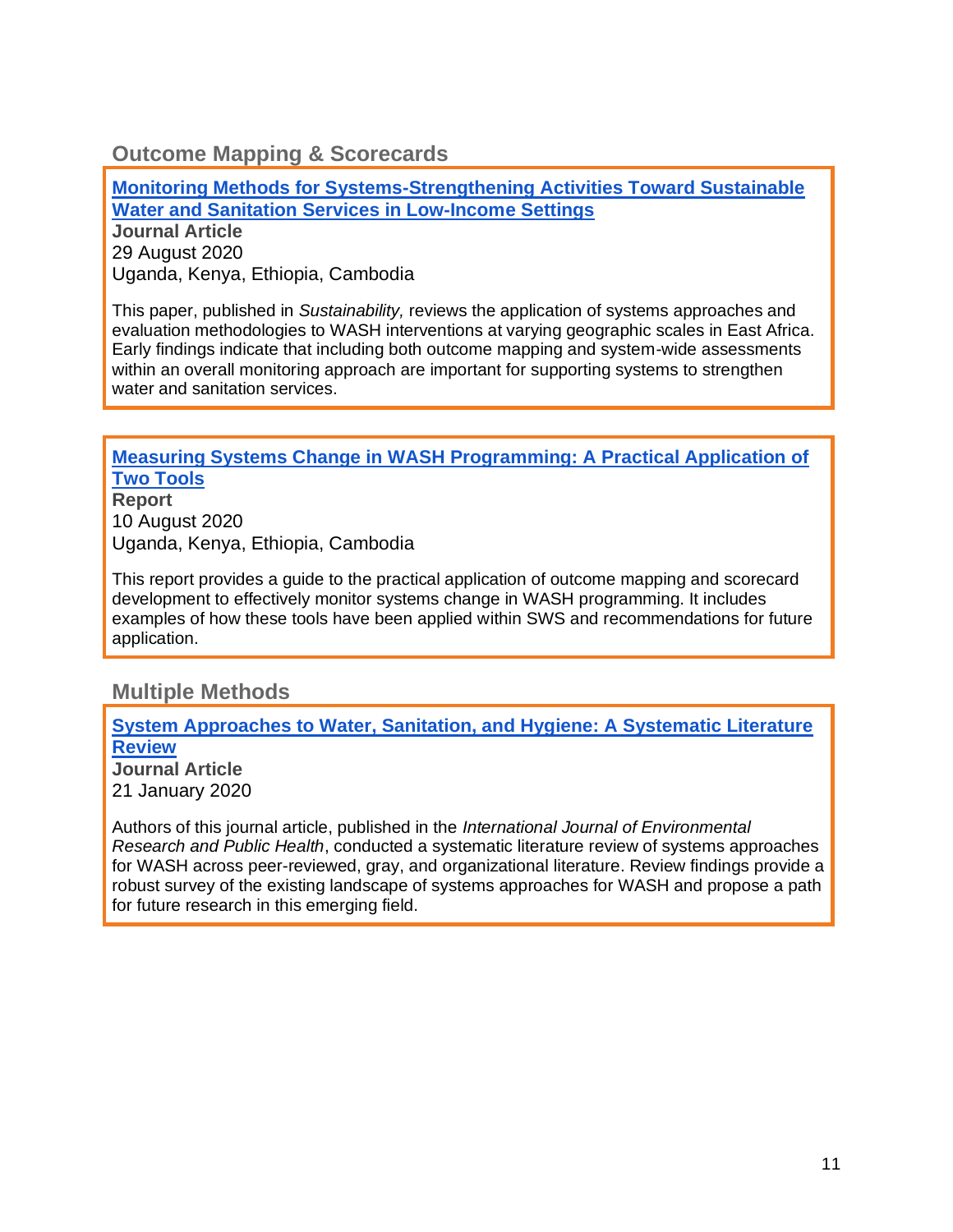**[A Local Systems Analysis for Rural Water Services Delivery in South Ari and](https://www.globalwaters.org/resources/assets/sws/local-systems-analysis-rural-water-services-delivery-south-ari-and-mile-ethiopia)  [Mile, Ethiopia](https://www.globalwaters.org/resources/assets/sws/local-systems-analysis-rural-water-services-delivery-south-ari-and-mile-ethiopia) Report** 10 September 2019

Ethiopia

This report provides a synthesis of various rural water studies and systems analyses, including asset inventory, service delivery assessment, life-cycle cost analysis, sustainability check, organizational network analysis, and factor mapping, undertaken in two rural woredas (districts) in Ethiopia. The strengths of the decentralized local systems delivering services in these locations are summarized and interactions between key actors and factors are described.

## **Sanitation in Small Towns – [Debre Birhan, Ethiopia: Baseline Assessment](https://www.globalwaters.org/resources/assets/sws/sanitation-small-towns-debre-birhan-ethiopia-baseline-assessment-report)  [Report](https://www.globalwaters.org/resources/assets/sws/sanitation-small-towns-debre-birhan-ethiopia-baseline-assessment-report)**

**Report** 14 December 2018 Ethiopia

This report presents the findings of a 2018 baseline assessment of sanitation services in Debre Birhan, Ethiopia. The aim of the assessment was to understand sanitation service provision conditions at the community level, the service delivery environment, the enabling environment at the city level, and the relationship between actors within the WASH network that comprise the local system.

#### **Sanitation in Small Towns – [Woliso, Ethiopia: Baseline Assessment Synthesis](https://www.globalwaters.org/resources/assets/sws/sanitation-small-towns-woliso-ethiopia-baseline-assessment-synthesis-report) [Report](https://www.globalwaters.org/resources/assets/sws/sanitation-small-towns-woliso-ethiopia-baseline-assessment-synthesis-report)**

**Report** 15 November 2018 **Ethiopia** 

This report presents the findings of a baseline assessment of sanitation services in Woliso, Ethiopia, and the outcomes of a subsequent stakeholders' workshop to discuss, understand, and verify the results. To understand the sanitation service delivery context in Woliso, the assessment focused on containment and excreta management services, the enabling environment for safely managed sanitation services, and the nature of relationships between local actors involved in service delivery.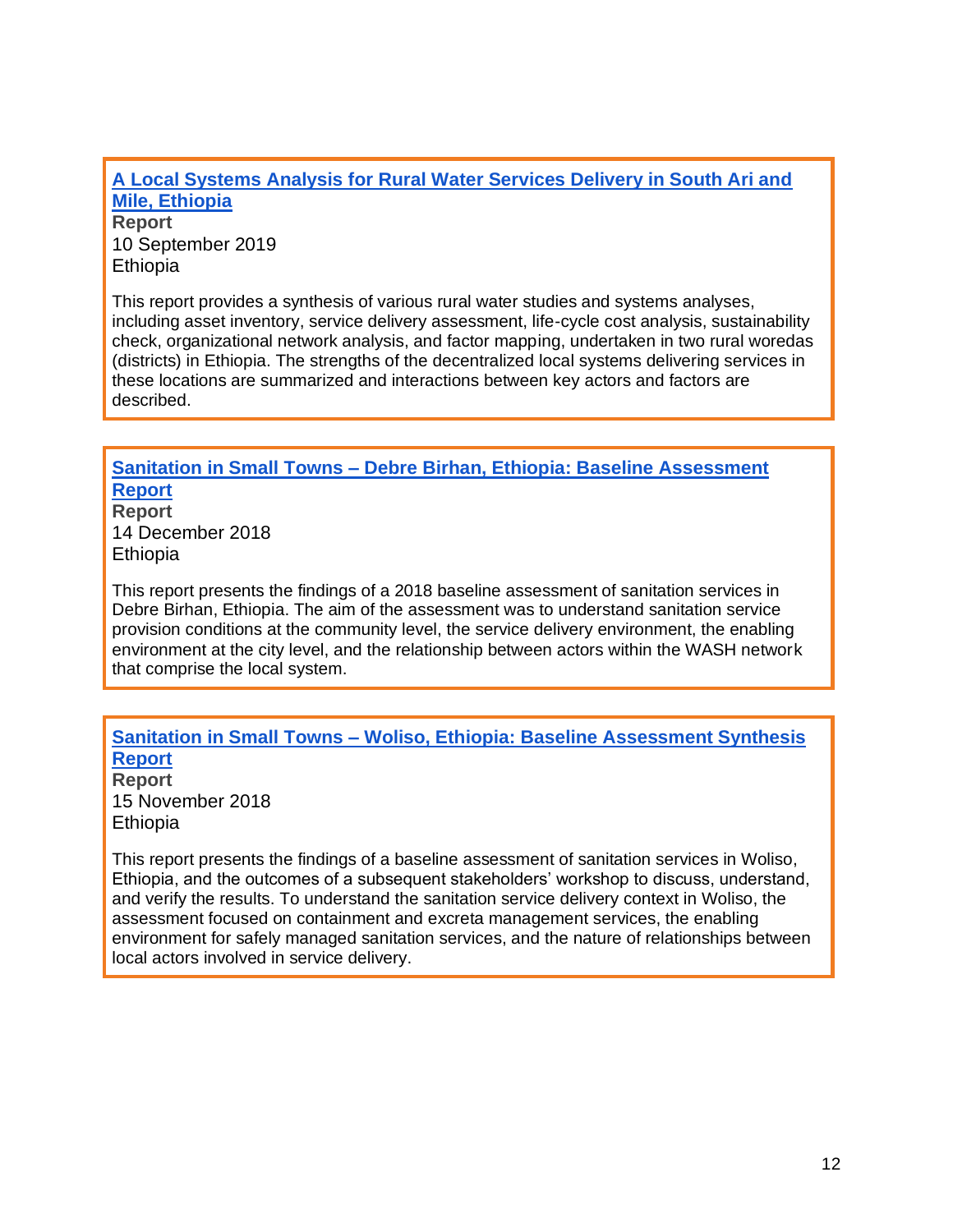## **Professionalized Maintenance**

**[Legal and Policy Change to Promote Sustainable WASH Services in Kitui](https://www.globalwaters.org/resources/assets/legal-and-policy-change-promote-sustainable-wash-services-kitui-county-kenya)  [County, Kenya](https://www.globalwaters.org/resources/assets/legal-and-policy-change-promote-sustainable-wash-services-kitui-county-kenya) Flagship Report**

15 December 2021

Focusing on Kitui County, this report outlines the direction of rural water policy change in Kenya over the past 10 years and reflects on ways public, private, and civil society actors are contributing to the evolution of a county water policy that supports WASH service delivery. To advance the sustainability of WASH services in Kitui County and beyond, core recommendations from this research include: accounting for the long timeframes of institutional change, drawing on legal expertise and building trust for policy experiments in the rural water sector, and establishing collaborative learning approaches through WASH forums.

### **[A Roadmap for System Strengthening for Professionalized Rural Water](https://www.globalwaters.org/resources/assets/roadmap-system-strengthening-professionalized-rural-water-maintenance-services)  [Maintenance Services](https://www.globalwaters.org/resources/assets/roadmap-system-strengthening-professionalized-rural-water-maintenance-services) Flagship Report**

15 November 2021

This flagship report synthesizes learnings from SWS partners, IRC, FundiFix, and Whave, with research from University of Colorado graduate students engaging with improved rural water maintenance services. System dynamics modeling and qualitative comparative analysis among other methodologies are applied to provide an analysis of common trends, gaps, and lessons of the factors and systems relating to maintenance provision.

**[Understanding WASH Systems with Systems Dynamics Modeling](https://www.globalwaters.org/resources/assets/understanding-wash-systems-system-dynamics-modeling) Flagship Infographic** 24 August 2021 Kenya, Ethiopia, Uganda

This infographic visualizes the dynamics between factors and actors in water maintenance cycles as groundwater pumps go from a state of working, to broken, to repaired. The infographic is a part of SWS's work to apply System Dynamics Modeling to investigate the effects of resource allocation on borehole repairs in Ethiopia as well as the financial and functionality implications of scaling professional maintenance services for the rural water sector in Kenya.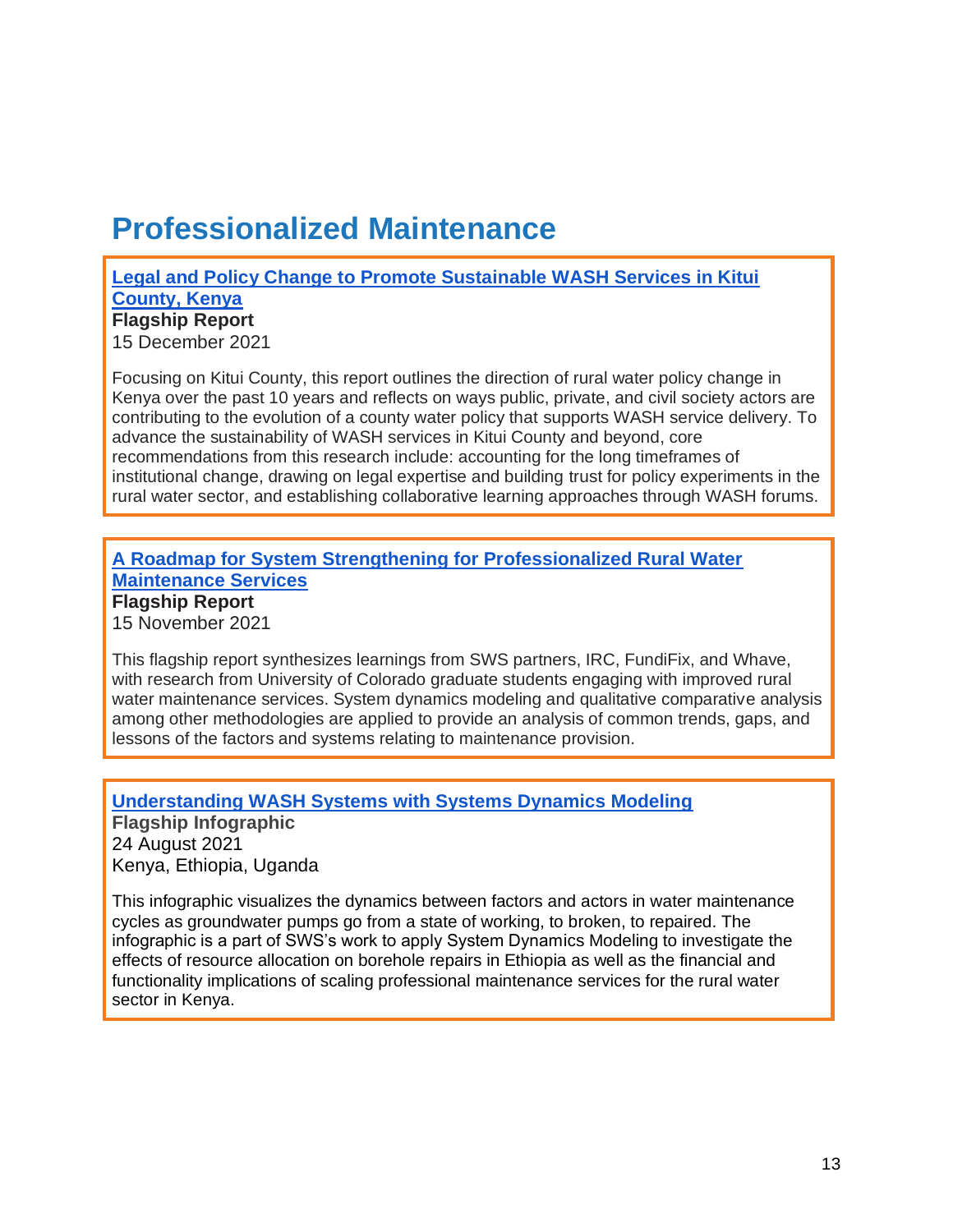**[Pathways to consumer demand and payment for professional rural water](https://www.sciencedirect.com/science/article/pii/S0048969721079857)  [infrastructure maintenance across low-income contexts](https://www.sciencedirect.com/science/article/pii/S0048969721079857)**

**Journal Article** 1 April 2022 Uganda

This paper, published in Science of the Total Environment, explores conditions that promote professionalized maintenance rural water service providers to retain consumer contracts. Fuzzy-set Qualitative Comparative Analysis is applied to identify combinations of operational, natural, physical, political, and social conditions enabling high contract retention across 22 implementation cases in Uganda, uncovering 2 pathways to success.

**[Institutional influences on local government support for professionalized](https://journals.plos.org/water/article?id=10.1371/journal.pwat.0000003)  [maintenance of rural water infrastructure in Uganda: A qualitative analysis](https://journals.plos.org/water/article?id=10.1371/journal.pwat.0000003)**

**Journal Article** 15 February 2022 Uganda

Published in PLOS Water, this paper presents a qualitative analysis of semi-structured interviews with 93 Ugandan local government actors, following the release of a novel policy from Uganda's Ministry of Water and Environment promoting professionalized rural water system maintenance. Through the lens of Organizational Institutional Theory, this research identifies how the institutional environment influences local government fulfillment of assigned support functions.

#### **[Turn up the dial! System dynamics modeling of resource allocations toward](https://ascelibrary.org/doi/10.1061/%28ASCE%29EE.1943-7870.0001982)  [rural water supply maintenance in East Africa](https://ascelibrary.org/doi/10.1061/%28ASCE%29EE.1943-7870.0001982)**

**Journal Article**

31 January 2022 Ethiopia and Kenya

This study, published in ASCE's Journal of Environmental Engineering, applies system dynamics modeling to investigate the effects of allocating resources to borehole maintenance and repair in the Afar Region in Ethiopia and Turkana County in Kenya. Sensitivity analysis and sensor data from 245 boreholes are used to model the relationship between maintenance budget allocations and borehole functionality levels.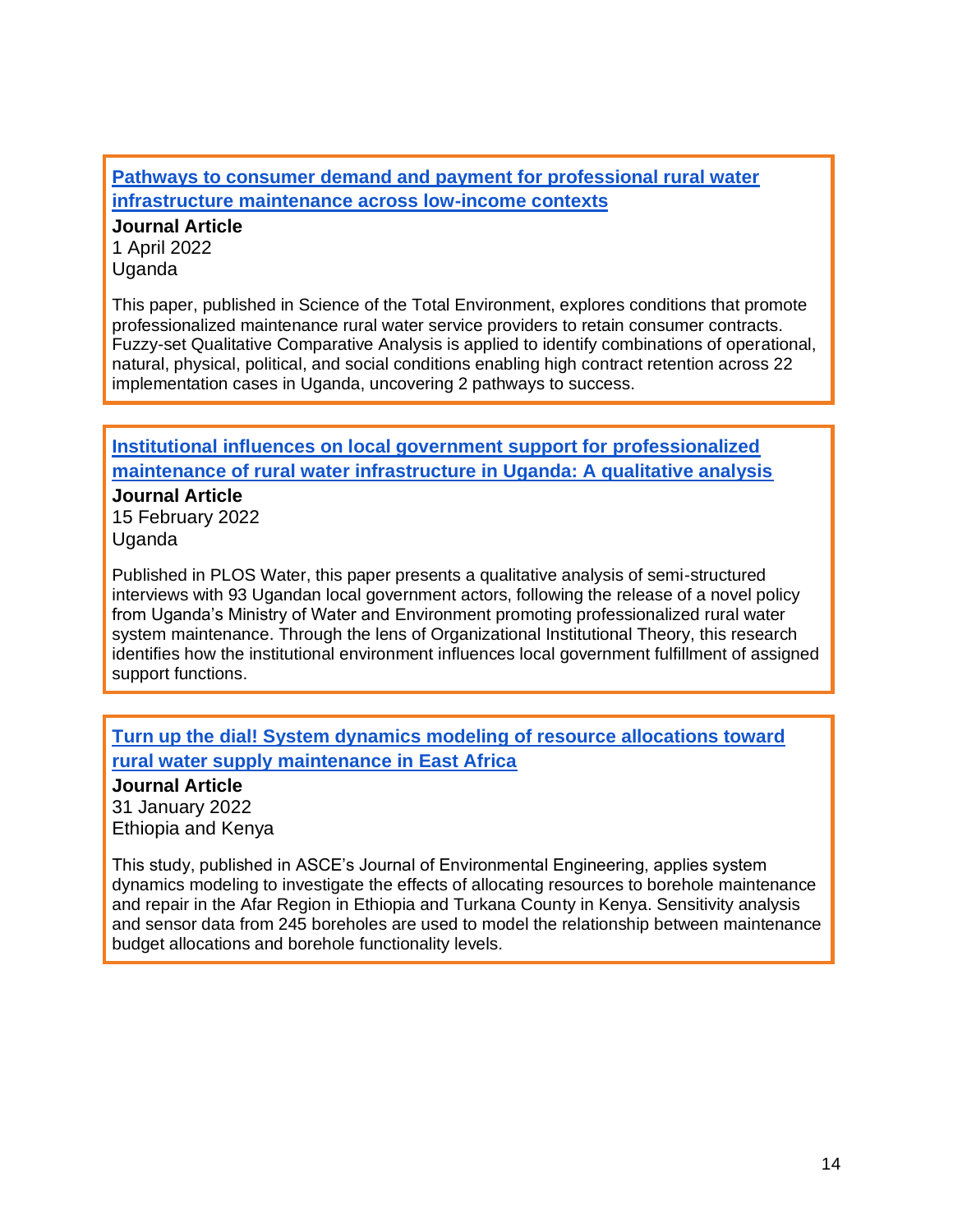#### **[System-Strengthening Interventions to Scale Up Professionalized Maintenance](https://www.globalwaters.org/resources/assets/sustainable-wash-systems-learning-partnership-systems-strengthening-interventions) [Brief](https://www.globalwaters.org/resources/assets/sustainable-wash-systems-learning-partnership-systems-strengthening-interventions)**

#### **Research Brief**

15 December 2021

This policy brief is based on analysis of the aggregated learning generated by SWS systems strengthening interventions working to scale up professionalized maintenance in Ethiopia, Kenya, and Uganda. Aimed at development partners (donors, implementing NGOs, and Charities), the brief summarizes main findings and provides recommendations for engaging in financing or implementing rural water supply interventions.

## **[Near Real-Time Borehole Functionality Monitoring for Strengthening Water](https://www.globalwaters.org/resources/assets/near-real-time-borehole-functionality-monitoring-strengthening-water-supply-asset)  [Supply Asset Management](https://www.globalwaters.org/resources/assets/near-real-time-borehole-functionality-monitoring-strengthening-water-supply-asset) Report** 31 July 2021 **Ethiopia**

SWS and USAID Lowland WASH Activity partnered with the Ethiopian government to install satellite and cellular-connected sensors for monitoring all mechanized boreholes in Afar to research how innovations in monitoring and asset management have potential to improve borehole functionality. This paper explores the rural water supply context in Afar and the establishment and operationalization of the Afar sensor monitoring network, including preliminary data analysis on uptime and downtime indicators for water service delivery derived from sensor reports.

**[Afar Asset Management System Uptake and Use](https://www.globalwaters.org/resources/assets/afar-asset-management-system-uptake-and-use) Report** 21 July 2021 Ethiopia

This paper explores monitoring and asset management practices in the Afar Region of Ethiopia. Activities undertaken to strengthen asset management through a partnership of the USAID Lowland WASH Activity, mWater, and SWS as well as context of water supply monitoring in the region prior to intervention are detailed.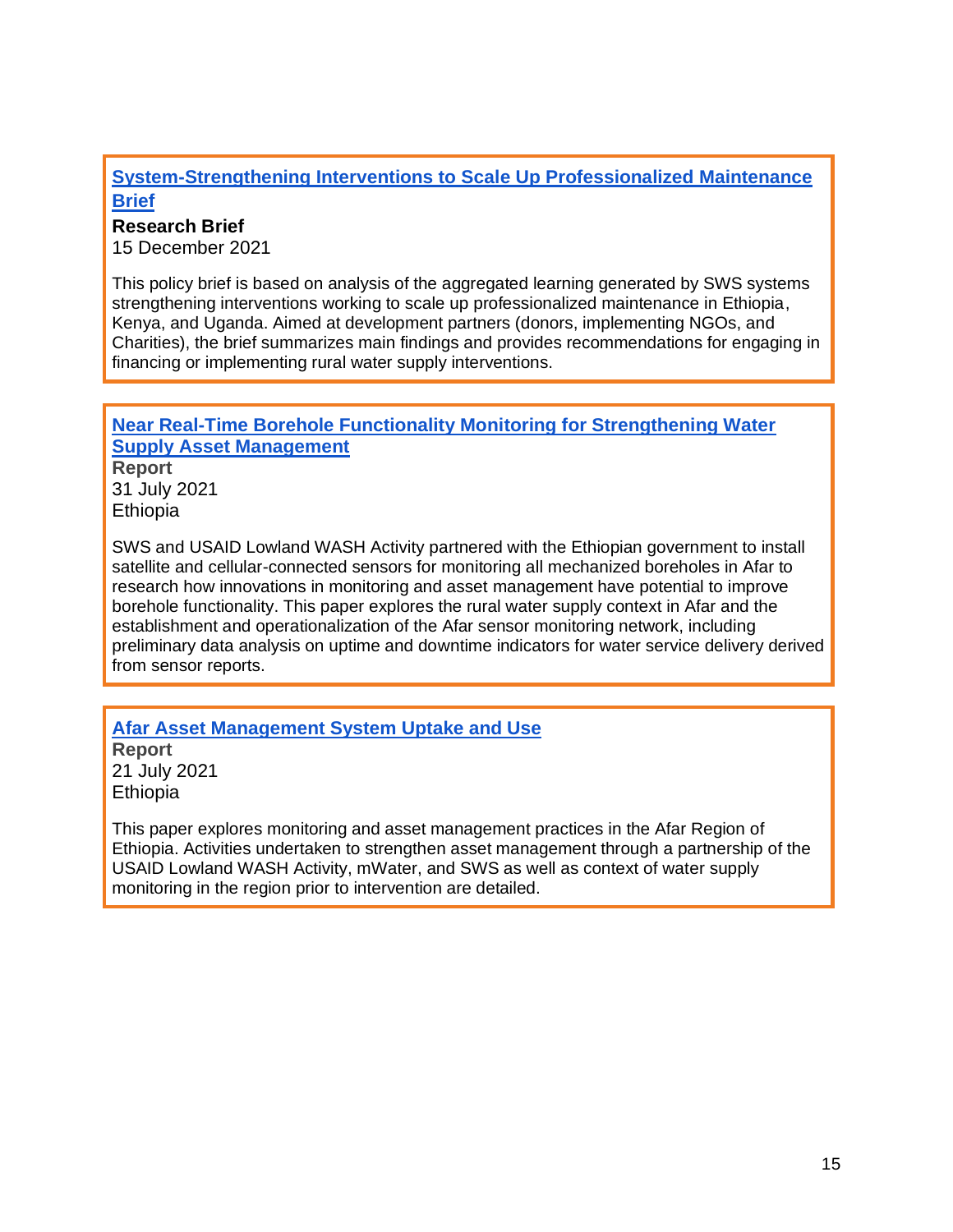**[Ten Factors for Viable Rural Water Services](https://www.globalwaters.org/resources/assets/ten-factors-viable-rural-water-services) Flagship Report** 21 July 2021 **Uganda** 

This report presents 10 factors identified as essential to an effective and sustainable system for delivery for safe water in rural areas by SWS partner Whave through its work in Uganda. The factors focus on the importance of coordination of rural water sector actors, means through which this can be accomplished, the intermediate and long term roles of various forms of financing for professionalized maintenance services, and the relationships and incentives among key actors, including professional service providers, communities, donors and donor-funded NGOs, and national and local governments.

**[Delivering Safely Managed Water to Schools in Kenya](https://www.globalwaters.org/resources/assets/sws/delivering-safely-managed-water-schools-kenya-brief)**

**Brief** 31 March 2021 Kenya

The brief summarizes findings of a survey of school WASH services in Kitui County, Kenya. Water resource risks are evaluated and recommendations for supporting the delivery of safely managed water services in schools are presented.

**[Professionalized Maintenance for Rural Water Service Provision: Toward a](https://www.globalwaters.org/resources/assets/sws/professionalized-maintenance-rural-water-service-provision-toward-common-language)  [Common Language and Vision](https://www.globalwaters.org/resources/assets/sws/professionalized-maintenance-rural-water-service-provision-toward-common-language)**

**Brief** 24 March 2021 Uganda, Kenya, Ethiopia, Cambodia

To arrive at some consistency around language in the sector, this brief proposes "professionalized maintenance" as a common umbrella term for improved maintenance of rural water services and outlines 10 characteristics of a professionalized service. It concludes with implications for supporting the emergence and growth of such maintenance approaches, including the critical role of decentralized local government and the importance of strengthening regulatory policies and ensuring their application.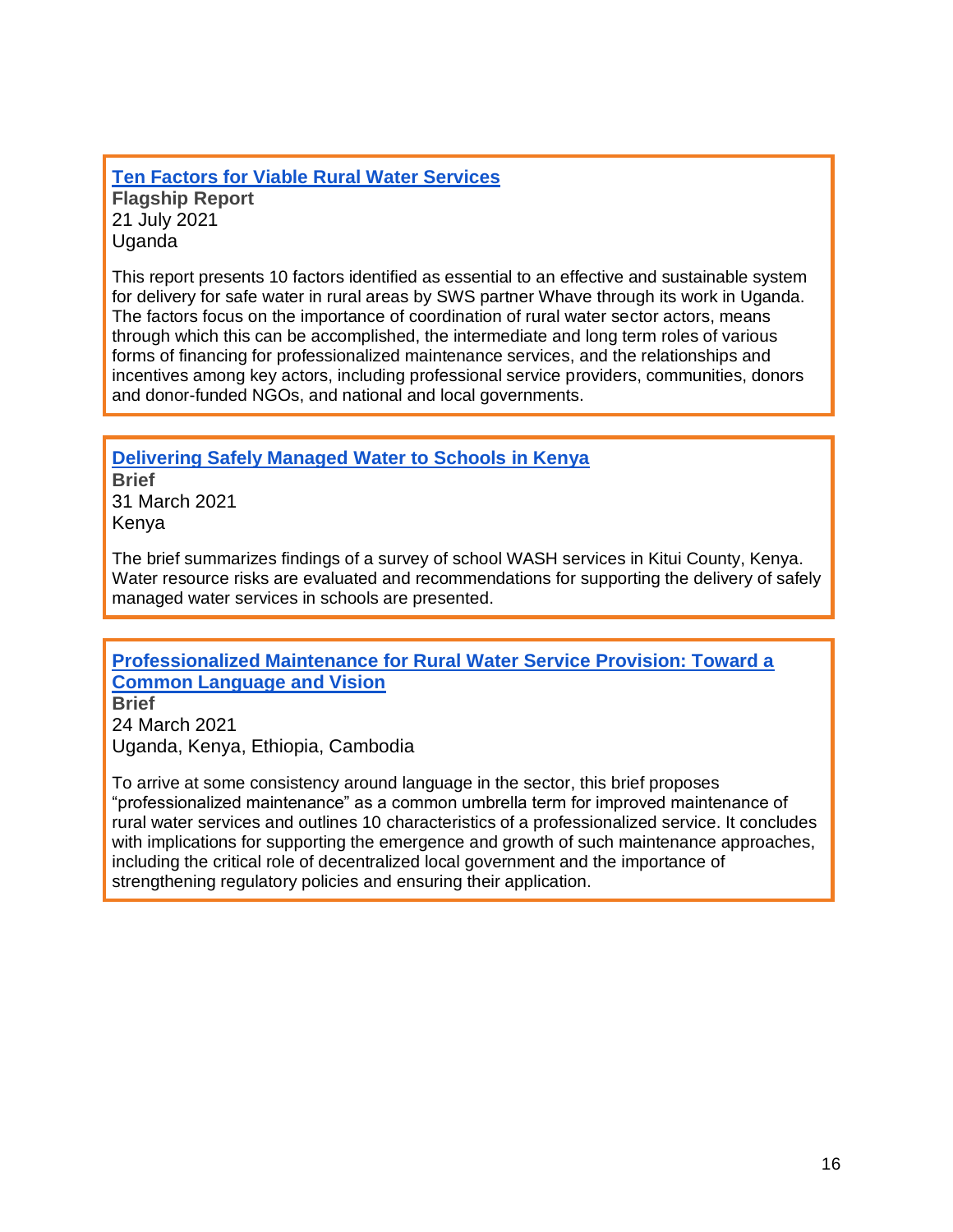**[Delivering Safely Managed Water to Schools in Kenya](https://www.globalwaters.org/resources/assets/sws/delivering-safely-managed-water-schools-kenya) Report** 24 March 2021 Kenya

This report presents the status of school WASH services in Kitui County, Kenya, drawing on a survey of 1,887 primary and secondary schools in 2019. The authors evaluate water resource risks in schools and consider policy responses to guide thinking on the delivery of safely managed water services informed by the performance of professional maintenance service providers in repairing water systems and monitoring water quality.

**[Kabarole District Pay-As-You-Fetch Research Report](https://www.globalwaters.org/resources/assets/sws/kabarole-district-pay-you-fetch-research-report)**

**Report** 22 December 2020 **Uganda** 

SWS partner IRC Uganda commissioned a study to investigate whether the Pay-As-You-Fetch (PAYF) model incentivizes preventive maintenance of hand pumps in Kabarole and Bunyangabu districts in Uganda. This research report presents key findings and recommendations for strengthening the PAYF model in this context.

**[Rethinking the Economics of Water in Rural Africa](https://www.globalwaters.org/resources/assets/sws/rethinking-economics-water-rural-africa)**

**Journal Article** 29 May 2020

This journal article in the *Oxford Review of Economic Policy* explores why rural water is different for communities, schools, and health care facilities across characteristics of scale, institutions, demand, and finance. Authors present policy recommendations to (1) network rural services at scale, (2) unlock rural payments by creating value, and (3) design and test performance-based funding models at national and regional scales, with an ambition to eliminate the need for future, sustainable development goals.

**[Sustainability for Rural Water: Whave's Preventive Maintenance Model](https://www.globalwaters.org/resources/videos/sws/sustainability-rural-water-whaves-preventive-maintenance-model) Video** 12 May 2020 Uganda

This video explains how SWS partner, Whave, implements its model for rural water service delivery by partnering with local governments and working with water committees to collect operation and maintenance tariffs appropriate for each community. By aligning incentives and recovering costs locally, the system can scale and increase the sustainability of rural water service provision.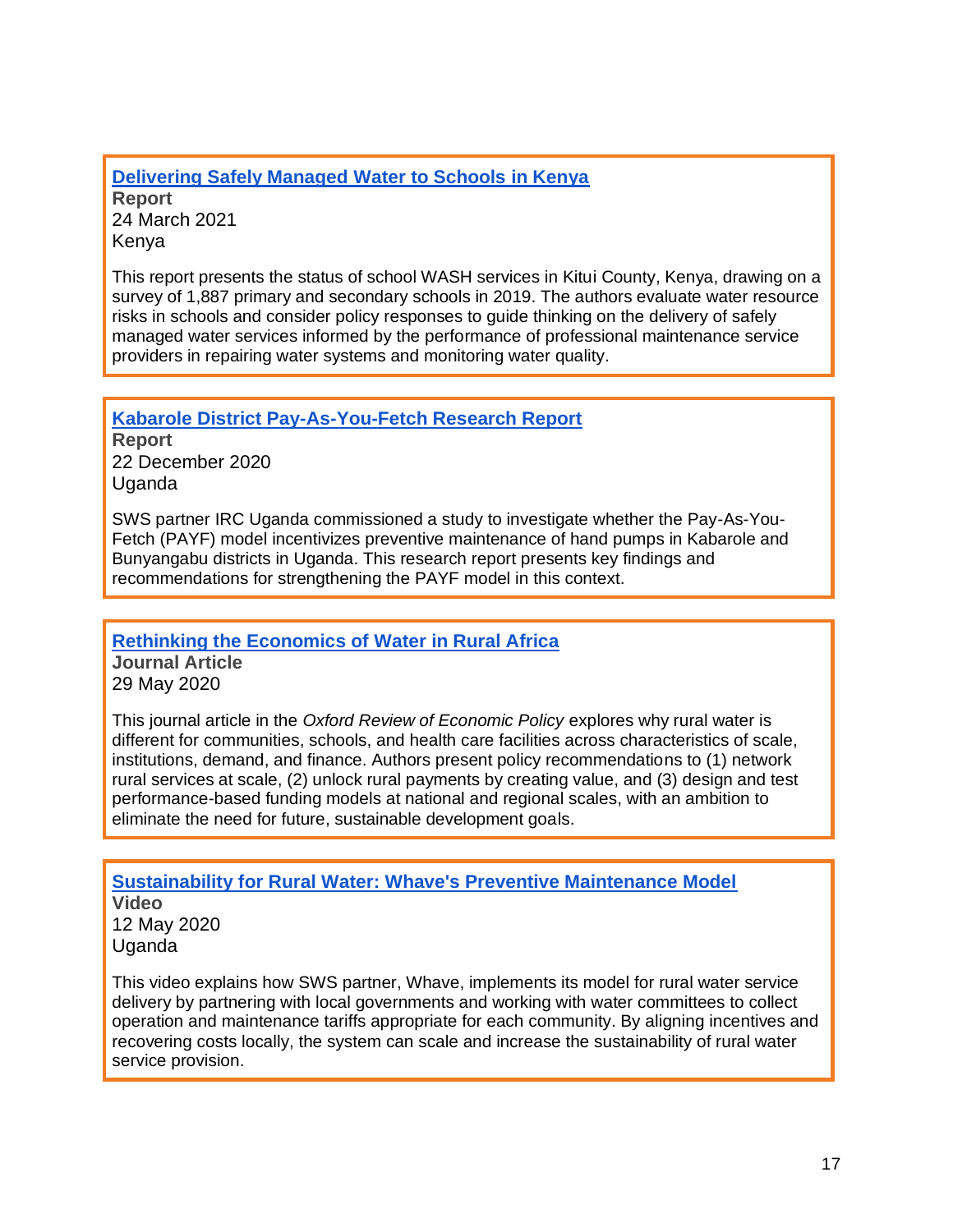**[Maintenance Approaches to Improve the Sustainability of Rural Water Supplies](https://www.globalwaters.org/resources/assets/sws/maintenance-approaches-improve-sustainability-rural-water-supplies) Brief**

31 January 2020

Kenya, Uganda, Ethiopia, India, Ghana, Mali, Central African Republic

This document reviews literature about the factors influencing the sustainability of rural water services, and the emerging maintenance approaches seeking to address these factors and improve service reliability.

**[Emerging Lessons on Sustaining Rural Water Services in Uganda: A Case](https://www.globalwaters.org/resources/assets/sws/emerging-lessons-sustaining-rural-water-services-uganda-case-study-whaves)  [Study of Whave's Preventive Maintenance Model](https://www.globalwaters.org/resources/assets/sws/emerging-lessons-sustaining-rural-water-services-uganda-case-study-whaves)**

**Brief** 18 December 2019 Uganda

SWS partner, Whave, presents findings from over four years of water service delivery in more than 400 communities across Uganda in this case study. The report includes details on the preventive service model's methods, effectiveness, and financing.

**[Cliff Nyaga and Pauline Kiamba on Sustainable Rural Water Improvements](https://www.globalwaters.org/resources/articles/sws/cliff-nyaga-and-pauline-kiamba-sustainable-rural-water-improvements-kenya) in [Kenya](https://www.globalwaters.org/resources/articles/sws/cliff-nyaga-and-pauline-kiamba-sustainable-rural-water-improvements-kenya)**

**Podcast** 24 September 2019 Kenya

In this podcast, aired on Global Waters Radio, veteran development practitioners, Cliff Nyaga and Pauline Kiamba, share insights, best practices, and lessons learned from SWS efforts to create and sustain rural water supply improvements. They not only talk about the importance of preventative infrastructure maintenance, but also spotlight the key role that WASH forums play in improving governance accountability, strengthening WASH service delivery, and cultivating relationships with county governments and the residents they serve.

**[Factors Influencing Revenue Collection for Preventative Maintenance of](https://www.globalwaters.org/resources/assets/factors-influencing-revenue-collection-preventative-maintenance-community-water)  [Community Water Systems: A Fuzzy-Set Qualitative Comparative Analysis](https://www.globalwaters.org/resources/assets/factors-influencing-revenue-collection-preventative-maintenance-community-water) Journal Article** 8 July 2019 Uganda

Published in *Sustainability*, this study applied fuzzy-set Qualitative Comparative Analysis, to analyze combinations of conditions that influence regular payments for water service in resource-limited communities. To do so, the study investigated 16 communities participating in a new preventive maintenance program in the Kamuli District of Uganda under a public– private partnership framework.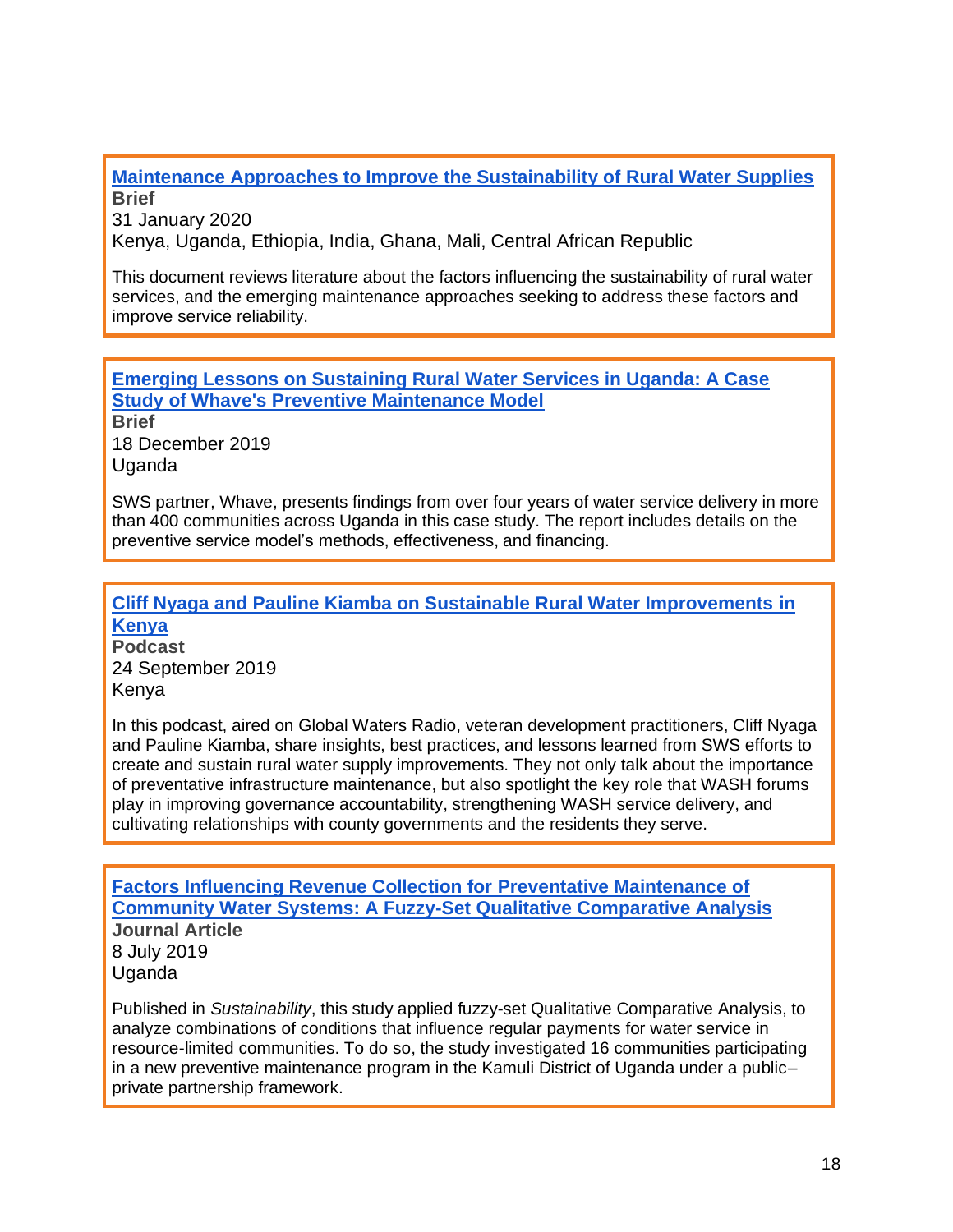### **[Sustaining Rural Water: A Comparative Study of Maintenance Models for](https://www.globalwaters.org/resources/assets/sws/sustaining-rural-water-comparative-study-maintenance-models-community-managed)  [Community-Managed Schemes](https://www.globalwaters.org/resources/assets/sws/sustaining-rural-water-comparative-study-maintenance-models-community-managed) Report**

7 July 2019 Ethiopia, Uganda, Kenya

This study considers different variations of maintenance approaches across the rural water sector and provides a typology for characterizing maintenance service provision models, a framework for analyzing them, and an in-depth study of seven maintenance models that represent different cases from the typology of approaches. Based on this comparative analysis, the study outlines emerging trends and recommendations for broader consideration.

**[A Water Infrastructure Audit of Kitui County](https://www.globalwaters.org/resources/assets/sws/water-infrastructure-audit-kitui-county) Report** 1 January 2019 Kenya

The University of Oxford conducted a water audit in Kitui County, Kenya, with SWS support, to fill an information gap between water coverage and quality of water services. The water audit, detailed in this report, located major rural water infrastructure and collected information on installation and operational performance to inform county planning, investment, institutional development, and dialogue on sustainability.

**[An Examination of the Causal Conditions to Successful Revenue Collection for](https://www.globalwaters.org/resources/assets/sws/examination-causal-conditions-successful-revenue-collection-preventive-maintenance)  [Preventive Maintenance Services to Sustain Rural Water Systems](https://www.globalwaters.org/resources/assets/sws/examination-causal-conditions-successful-revenue-collection-preventive-maintenance) Brief** 1 November 2018

Uganda

This research brief presents findings from a comparative analysis of the conditions that influence whether rural water users pay for preventive maintenance of water services in the context of Whave's work in the Kamuli District of Uganda. Analysis reveals that successful payment compliance cannot be attributed to any one condition, and a comprehensive understanding of how multiple factors influence payment compliance is necessary to increase water system sustainability.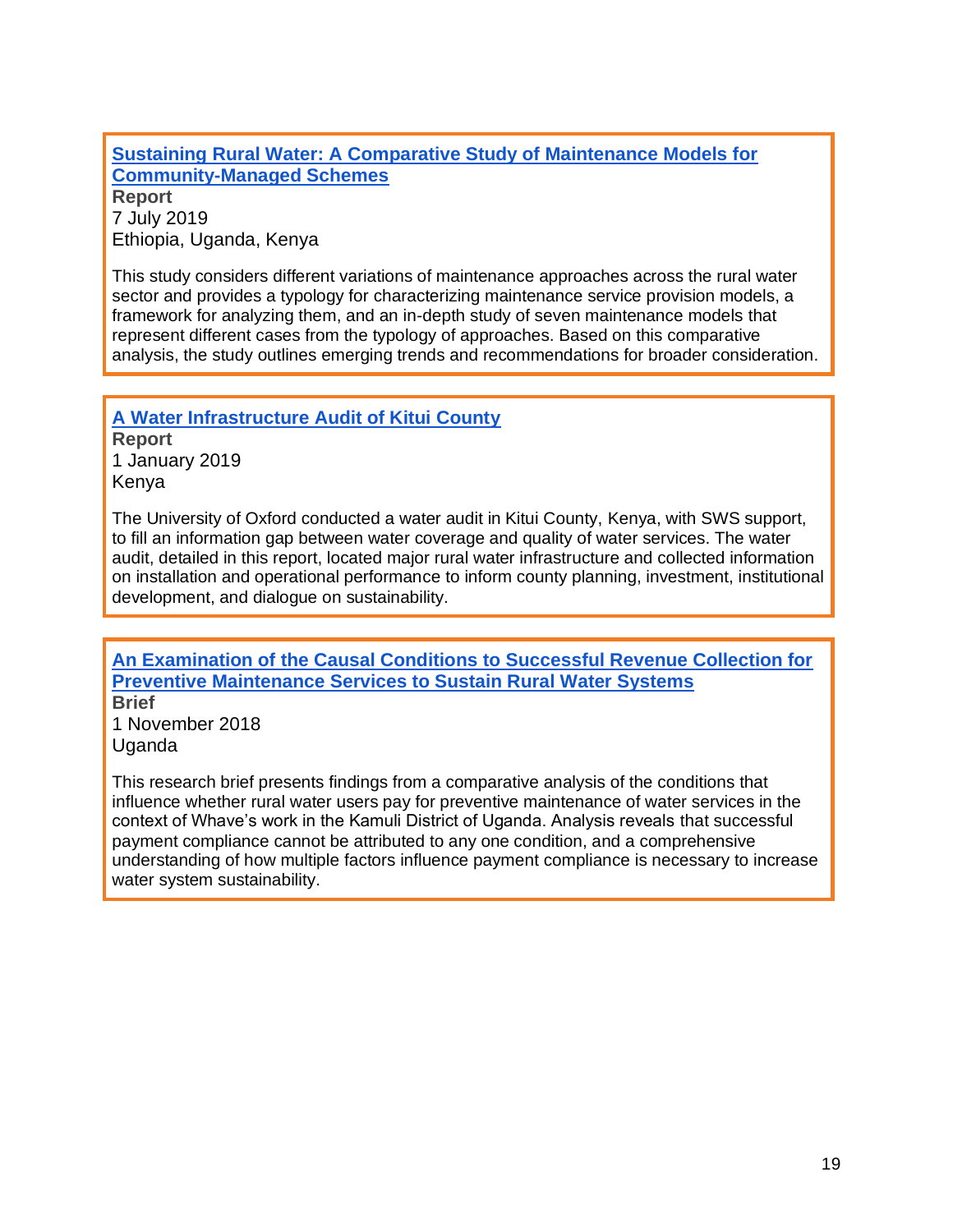**[Develop and Scale District Public-Private Partnerships that Sustain Reliable](https://www.globalwaters.org/resources/assets/sws/uganda-fact-sheet)  [Rural Water Supply in Uganda](https://www.globalwaters.org/resources/assets/sws/uganda-fact-sheet)**

**Fact Sheet** 22 October 2018 Uganda

This fact sheet highlights the work of SWS partner, Whave, a regional service provider, in piloting a preventive maintenance service approach in three pilot districts of Uganda. Whave works to strengthen rural water service provision through signing preventive maintenance service agreements with communities, conducting factor mapping to better understand the network of actors and factors influencing the provision of preventive maintenance, and helping governments build an effective institutional and regulatory structure to establish and enforce preventive maintenance services.

#### **[Adopting a Risk-Based Approach to Rural Water Supply Sustainability in Kenya](https://www.globalwaters.org/resources/assets/sws/kenya-fact-sheet) Fact Sheet**

18 October 2018 Kenya

This fact sheet presents findings from SWS's work in Kitui County, Kenya, where Oxford and UNICEF are developing, scaling-up, and testing the FundiFix model of providing a performance-based approach for maintaining water infrastructure. Learning about and documenting the risks and returns of this approach will provide insights and direction for government, private sector, and communities to establish an empirical basis for improving policy, practice, and investments for water security for the poor.

#### **[Real-Time Monitoring for Improved Water Services in the Ethiopian Lowlands](https://www.globalwaters.org/resources/assets/real-time-monitoring-improved-water-services-ethiopian-lowlands) Brief**

1 September 2018 **Ethiopia** 

This brief provides a summary on the use of cellular and satellite connected sensors for neartime monitoring of rural water services in the arid, drought-prone, and mainly pastoralist lowlands of eastern Ethiopia (including Afar, Somali, and parts of Oromia and SNNPR). It is intended to help policy- and decision-makers at national and regional levels make appropriate use of this new technology to strengthen water services.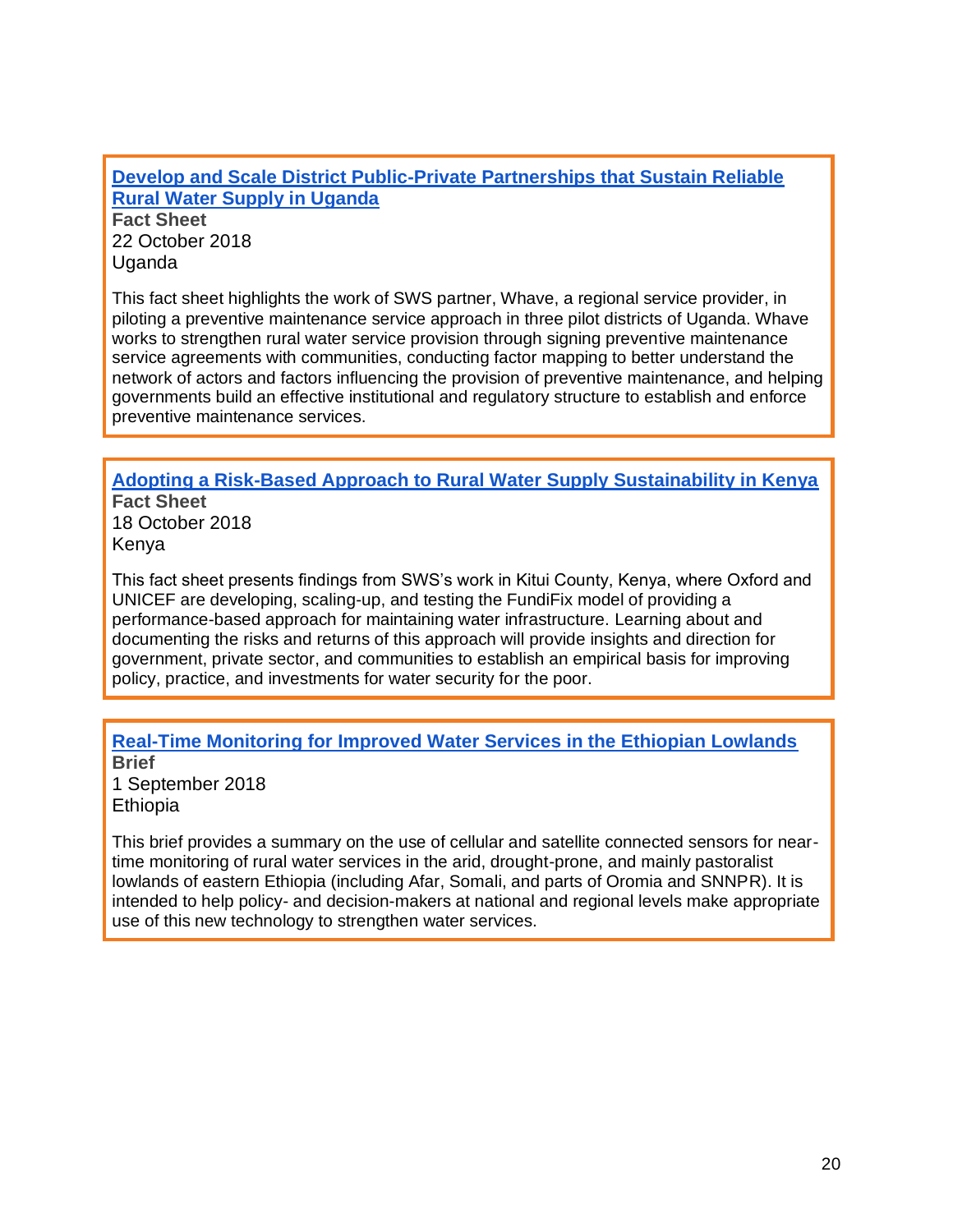[P](https://www.globalwaters.org/resources/webinars/sws/preventive-maintenance-models-sustainable-rural-water-services)**[reventive Maintenance Models for Sustainable Rural Water Services](https://www.globalwaters.org/resources/webinars/sws/preventive-maintenance-models-sustainable-rural-water-services) Webinar** 23 August 2018 Uganda, Kenya

SWS held a webinar on August 23, 2018, to present recent learning about preventive maintenance, and how it can help local governments, communities, and the private sector shift the paradigm from paying pump mechanics to fix broken pumps to paying them to keep water services running.

## **Collective Action**

**[Driving Change: Strengthening Local Systems for Better Public Services](https://www.globalwaters.org/resources/assets/driving-change-strengthening-local-systems-water-and-sanitation-sectors)  Flagship Report**

15 December 2021

Through case studies and cross-cutting analysis from local WASH systems change processes in Ethiopia and Uganda, this guide offers insights for improving public services through multistakeholder collective action and action research. The case studies were written to demonstrate three main pillars of local systems change: (1) understanding systems, (2) using learning alliances to convene stakeholders and develop a vision and change agenda, and (3) using action research for developing and testing innovations and making direct changes to the system.

### **[Collective Action in WASH: Lessons and Findings from 11](https://www.globalwaters.org/resources/assets/collective-action-wash-lessons-and-findings-11-collaborative-approaches) [Collaborative](https://www.globalwaters.org/resources/assets/collective-action-wash-lessons-and-findings-11-collaborative-approaches)  [Approaches](https://www.globalwaters.org/resources/assets/collective-action-wash-lessons-and-findings-11-collaborative-approaches)**

**Flagship Report** 27 September 2021

This report analyzes SWS experiences in applying collective actions approaches to the WASH sector, contributes to the evidence base on these approaches in real-world contexts, and provides recommendations to better support their use in programming. Researchers collected and analyzed data from 11 WASH contexts in Ethiopia, Uganda, and Kenya to define collective action approaches, investigate the factors and contexts that drive progress, and identify resource requirements.

### **[Factors Driving Success in Collective Action Approaches to WASH](https://www.globalwaters.org/resources/assets/factors-driving-success-collective-action-approaches-wash) Brief**

1 December 2021

This brief summarizes a [flagship report](https://www.globalwaters.org/resources/assets/collective-action-wash-lessons-and-findings-11-collaborative-approaches) that analyzed 11 case studies applying collective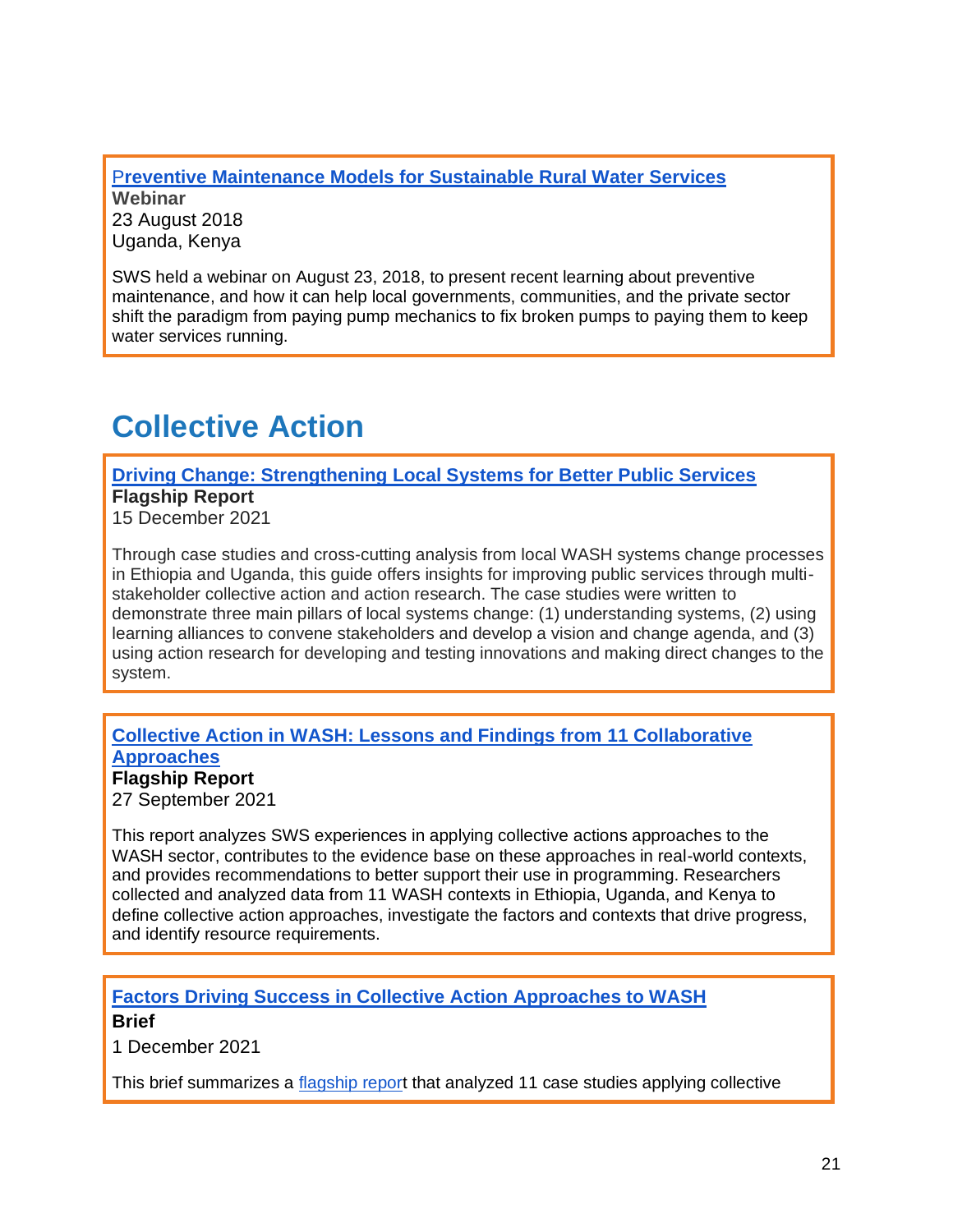approaches to WASH in Ethiopia, Uganda and Kenya. It presents study findings that reveal insights into real-world conditions that most facilitate collective action approaches in WASH as well as recommendations for implementing organizations, government agencies, and funders.

**[Pathways for securing government commitment for activities of collaborative](https://iwaponline.com/washdev/article/doi/10.2166/washdev.2022.183/86905/Pathways-for-securing-government-commitment-for)  [approaches](https://iwaponline.com/washdev/article/doi/10.2166/washdev.2022.183/86905/Pathways-for-securing-government-commitment-for)**

**Journal Article**

9 February 2022

This journal article, published in the Journal of Water, Sanitation, & Hygiene for Development investigates collaborative approaches to WASH service delivery across 13 cases in Ethiopia and Uganda. Combining Qualitative Comparative Analysis with case knowledge, study results reveal key strategies for how collaborative approaches can obtain government commitment for their activities.

## **[Pathways for Collaboratively Strengthening Water and Sanitation Systems](https://www.sciencedirect.com/science/article/pii/S0048969721049299?via%3Dihub) Journal Article**

25 August 2021

Published in *Science of the Total Environment,* this journal article applies fuzzy-set Qualitative Comparative Analysis to investigate what drives or impedes progress for development programs that collaboratively strengthen water and sanitation systems. Examining 11 cases of collaborative approaches in Eastern Africa, the study revealed no single best pathway to success, instead, core elements worked together in different ways depending on the context.

**[Collective Action in WASH: Findings from SWS](https://www.globalwaters.org/events/collective-action-wash-findings-sws) Webinar** 3 July 2021 Uganda, Kenya, Ethiopia

In June 2021, SWS held a webinar to share findings from four years of research on the use of collective action in WASH, as a culmination of the data collection and synthesis of 11 case studies. SWS practitioners presented an overview of results and insights, approaches taken, and a robust Q&A and discussion.

**[WASH Collaboration: Two Projects, One Result](https://www.globalwaters.org/resources/assets/sws/webinar-wash-collaboration-two-projects-one-result) Webinar** 9 December 2020 Ethiopia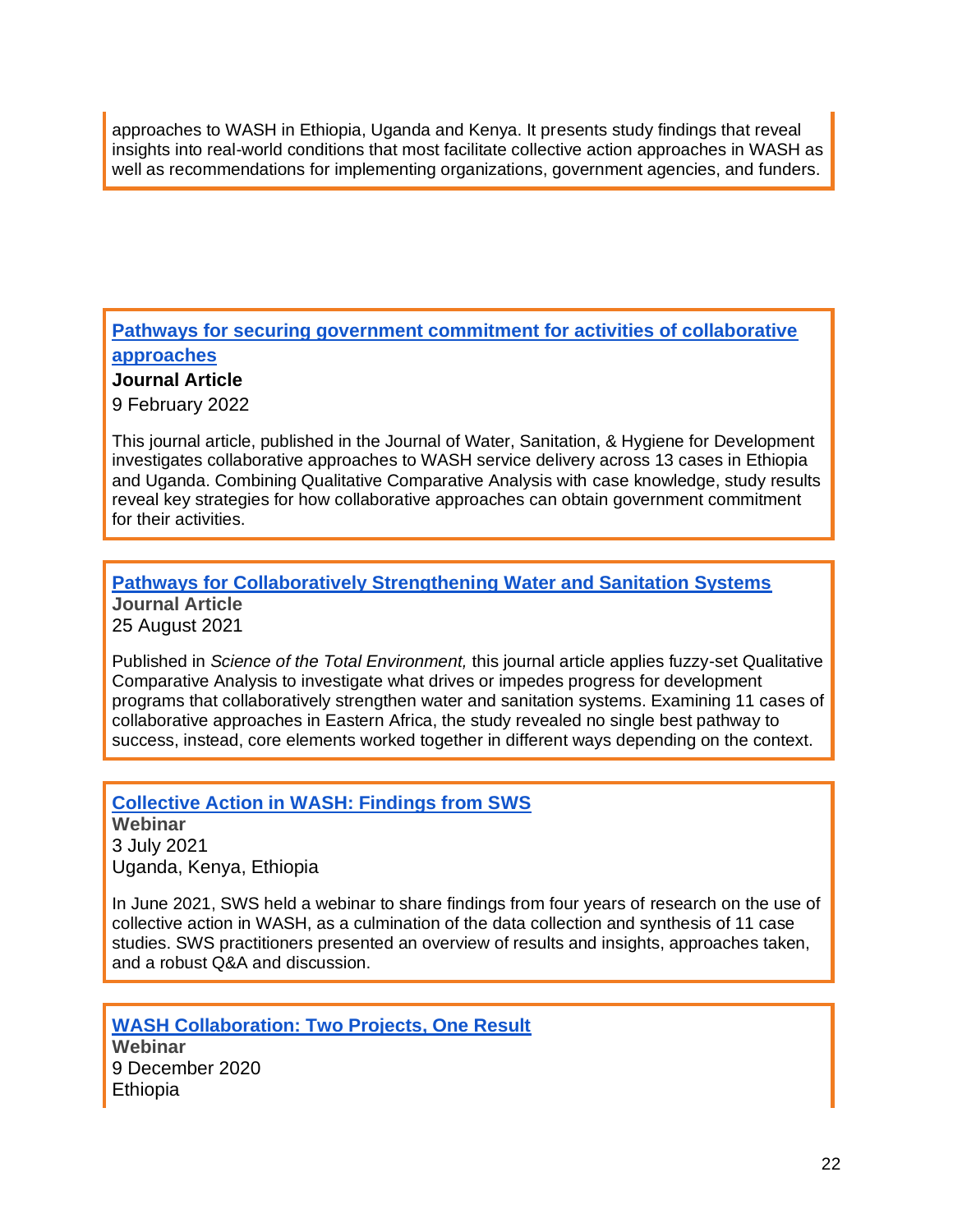Since late 2016, the USAID Lowland WASH Activity and SWS have collaborated to improve rural water supplies for pastoralist communities in the drought-prone, lowland regions of Ethiopia. On Dec. 9, 2020, presenters Petros Birhane and Lemessa Mekonta discussed how the two projects collaborated to advance WASH development in Ethiopia, and how other projects might increase the sustainability and impact of infrastructure-focused support through partnership and learning.

**[Facilitating Collective Action for Sustainable Development Goal 6 through](https://www.globalwaters.org/resources/videos/sws/facilitating-collective-action-sustainable-development-goal-6-through-learning)  [Learning Alliances](https://www.globalwaters.org/resources/videos/sws/facilitating-collective-action-sustainable-development-goal-6-through-learning)**

**Video** 26 June 2020 Ethiopia, Uganda

This video shares reflections from facilitators and participants of learning alliances in Ethiopia and Uganda, highlighting how they can be leveraged to build the collective capacity of stakeholders to frame, re-frame, and solve problems in the rural water sector.

#### **[Adapting Collaborative Approaches for Service Provision to Development](https://www.globalwaters.org/resources/assets/sws/adapting-collaborative-approaches-for-service-provision)  [Contexts: Expert Panel Results](https://www.globalwaters.org/resources/assets/sws/adapting-collaborative-approaches-for-service-provision)**

**Brief** 6 May 2020

SWS is working to better understand and improve collaborative approaches to strengthening WASH service delivery. This research brief summarizes the findings from an expert panel that evaluated the importance of various factors influencing collaborative approaches in international development contexts.

#### **[Defining Collective Action Approaches in WASH](https://www.globalwaters.org/resources/assets/sws/defining-collective-action-approaches-wash)**

**Brief** 16 April 2020 Uganda, Kenya, Ethiopia, Cambodia

This brief presents a definition of collective action approaches and a working typology of the range of related approaches based on literature review and interviews with experts and SWS partners who are working to implement collective action approaches to improve the sustainability of WASH services in Ethiopia, Uganda, Kenya, and Cambodia.

**[Adapting Collaborative Approaches for Service Provision to Low-Income](https://www.globalwaters.org/resources/assets/sws/adapting-collaborative-approaches-service-provision-low-income-countries-expert)  [Countries: Expert Panel Results](https://www.globalwaters.org/resources/assets/sws/adapting-collaborative-approaches-service-provision-low-income-countries-expert)**

**Journal Article** 25 March 2020

This journal article, published in *Sustainability,* builds on existing literature to improve understanding of collaborative approaches in international development. With the support of